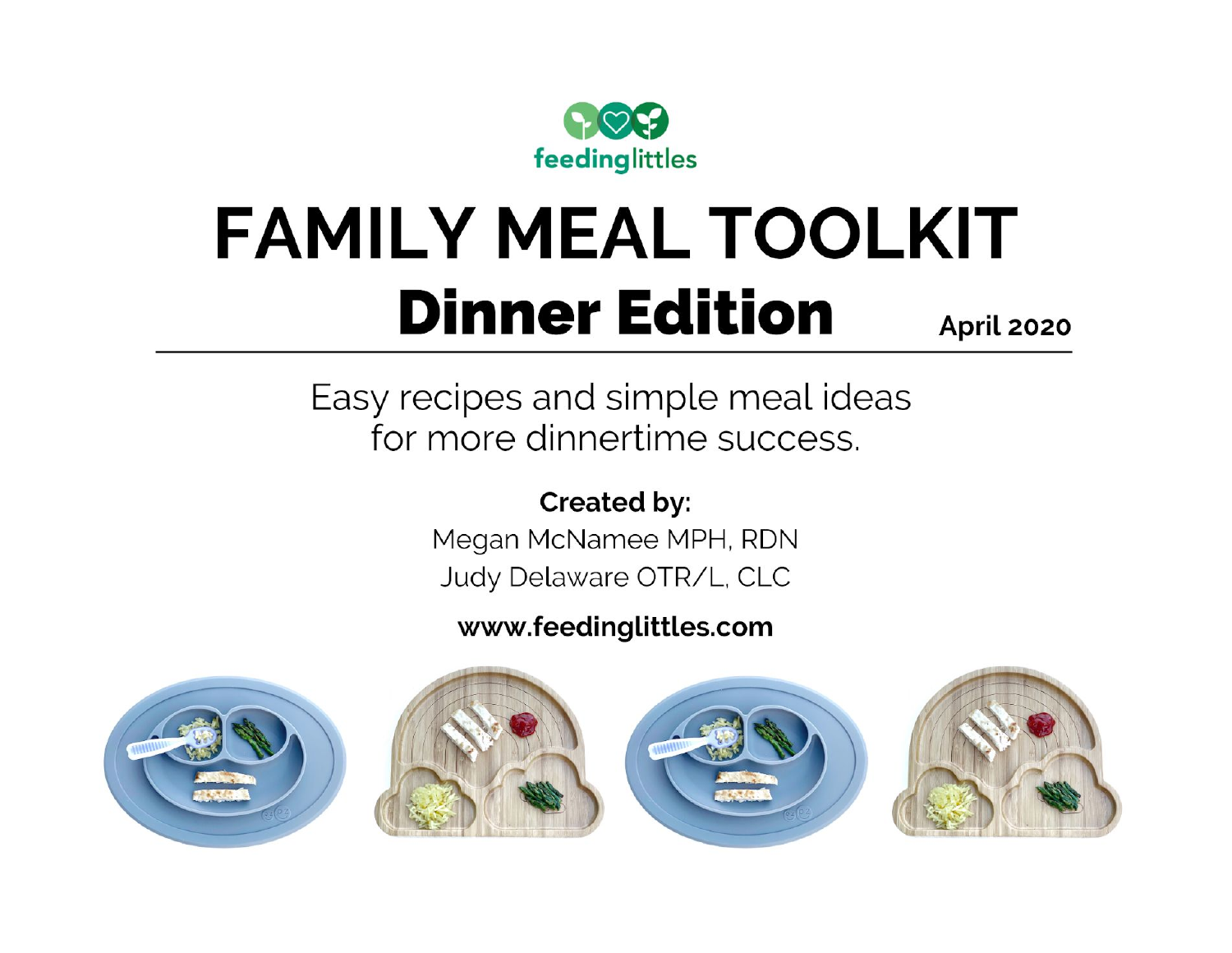

## Welcome!

How are you hanging in there? We know this is a very challenging time for many families, and the need to make so many more meals and snacks at home can be overwhelming. We hope this Family Meal Toolkit will inspire you to try something different and give you new ideas to help you use some of the foods you have on hand. This Toolkit just focuses on dinners - we hope to offer one for breakfasts and lunches soon too!

We tried to include a variety of foods to appeal to differing tastes, preferences and budgets. We know that **not every meal will work for you**, but hopefully you will find some meals you want to try. The recipes are organized into a chart format so you can quickly glance over the ingredients and descriptions before deciding to dive into the recipe via the link. **We also included an "I Can't Even" section at the end of this document.** These are super easy, familiar meal ideas that have a little bit of added nutrition. Please know that any food for dinner - including cheese, crackers and fruit or a fast food kids' meal - work too.

In this Toolkit you'll find general modifications for babies and toddlers/older kids based on what we teach in our [online courses](http://feedinglittles.com/). You know your kiddo best - modify foods based on what feels right to you. Additionally, **check labels carefully if modifying for food allergies.**

Sending you love now and always,

Megan, Judy and the Feeding Littles Team April 2020

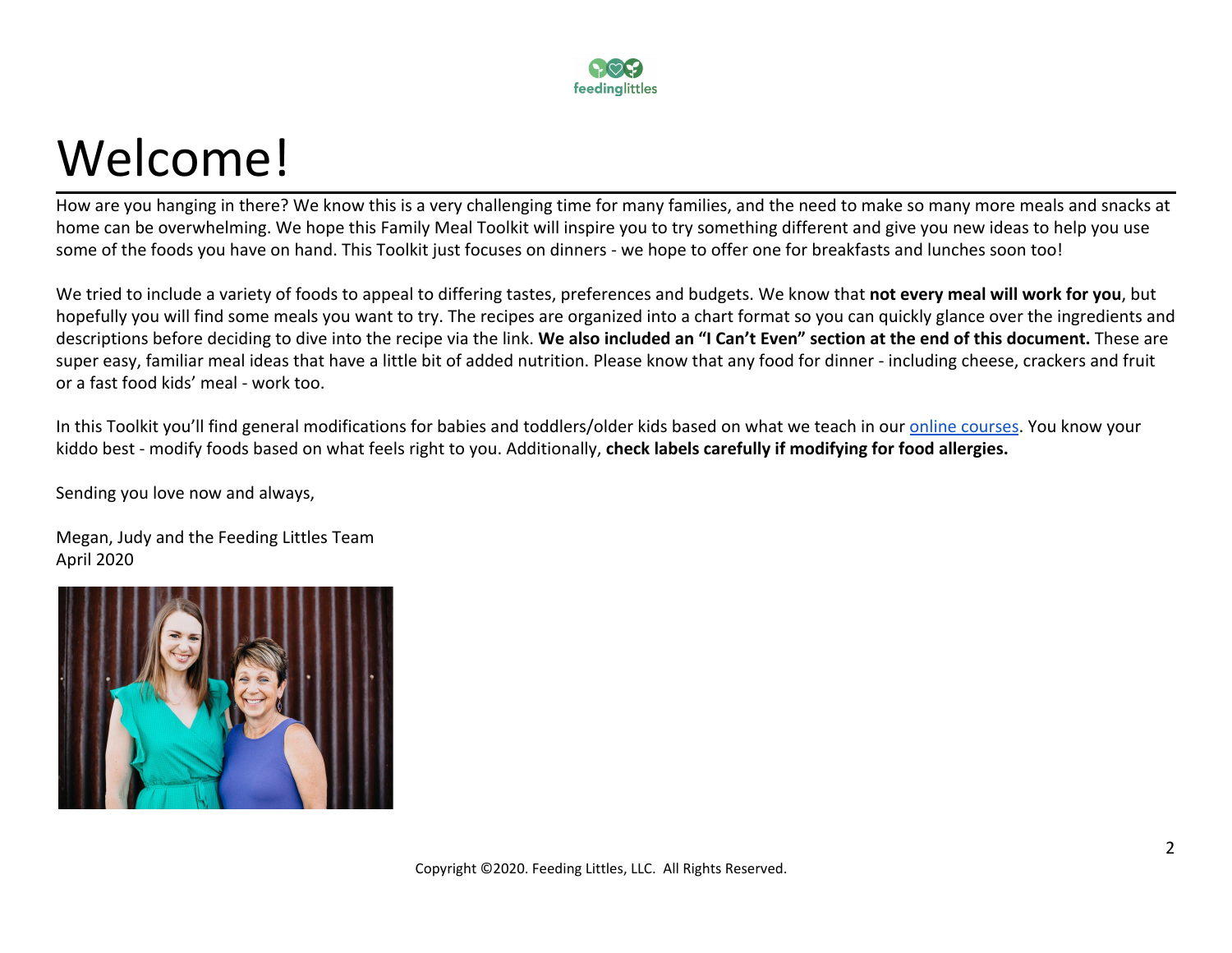

# Table of Contents

| 5-Ingredient Lemon Chicken with Asparagus      | 4  |
|------------------------------------------------|----|
| Salmon Noodle Casserole                        | 4  |
| Crockpot Lentil Soup                           | 5  |
| <b>Easy Garlic Butter Shrimp</b>               | 5  |
| Pressure Cooker BBQ Chicken Bowls              | 6  |
| <b>Ground Turkey Taco Skillet</b>              | 7  |
| Creamy Buffalo Chicken Stuffed Sweet Potatoes  | 8  |
| Creamy Vegetarian White Chili                  | 9  |
| Instant Pot Pasta                              | 10 |
| Sheet Pan Lemon Rosemary Chicken               | 11 |
| IP Cauliflower and Butternut Squash Thai Curry | 12 |
| One-Skillet Pork Chops with Apples             | 13 |
| Pumpkin Chili                                  | 14 |
| <b>Sheet Pan Salmon</b>                        | 15 |
| Copycat Zuppa Toscana                          | 15 |
| One Pot Hamburger Helper                       | 16 |

## **Recipes: "I Can't Even" Meal Ideas:**

| 5-Ingredient Lemon Chicken with Asparagus     |    | Easy Pour and Cook Chicken                    | 17 |
|-----------------------------------------------|----|-----------------------------------------------|----|
| Salmon Noodle Casserole                       |    | Breakfast for Dinner (Omelets, Frittatas)     | 17 |
| Crockpot Lentil Soup                          |    | "Jazzed Up" Boxed Mac and Cheese              | 17 |
| <b>Easy Garlic Butter Shrimp</b>              |    | <b>Burritos or Tacos</b>                      | 18 |
| Pressure Cooker BBQ Chicken Bowls             |    | Frozen Pizza or Entrée + Build Your Own Salad | 18 |
| <b>Ground Turkey Taco Skillet</b>             |    | Simple Stir-fry                               | 18 |
| Creamy Buffalo Chicken Stuffed Sweet Potatoes |    | Easy Pasta                                    | 19 |
| Creamy Vegetarian White Chili                 | Ο  | <b>Nuggets + Baked Sweet Potato Fries</b>     | 19 |
| <b>Instant Pot Pasta</b>                      | 10 | <b>Grilled Cheese + Soup</b>                  | 19 |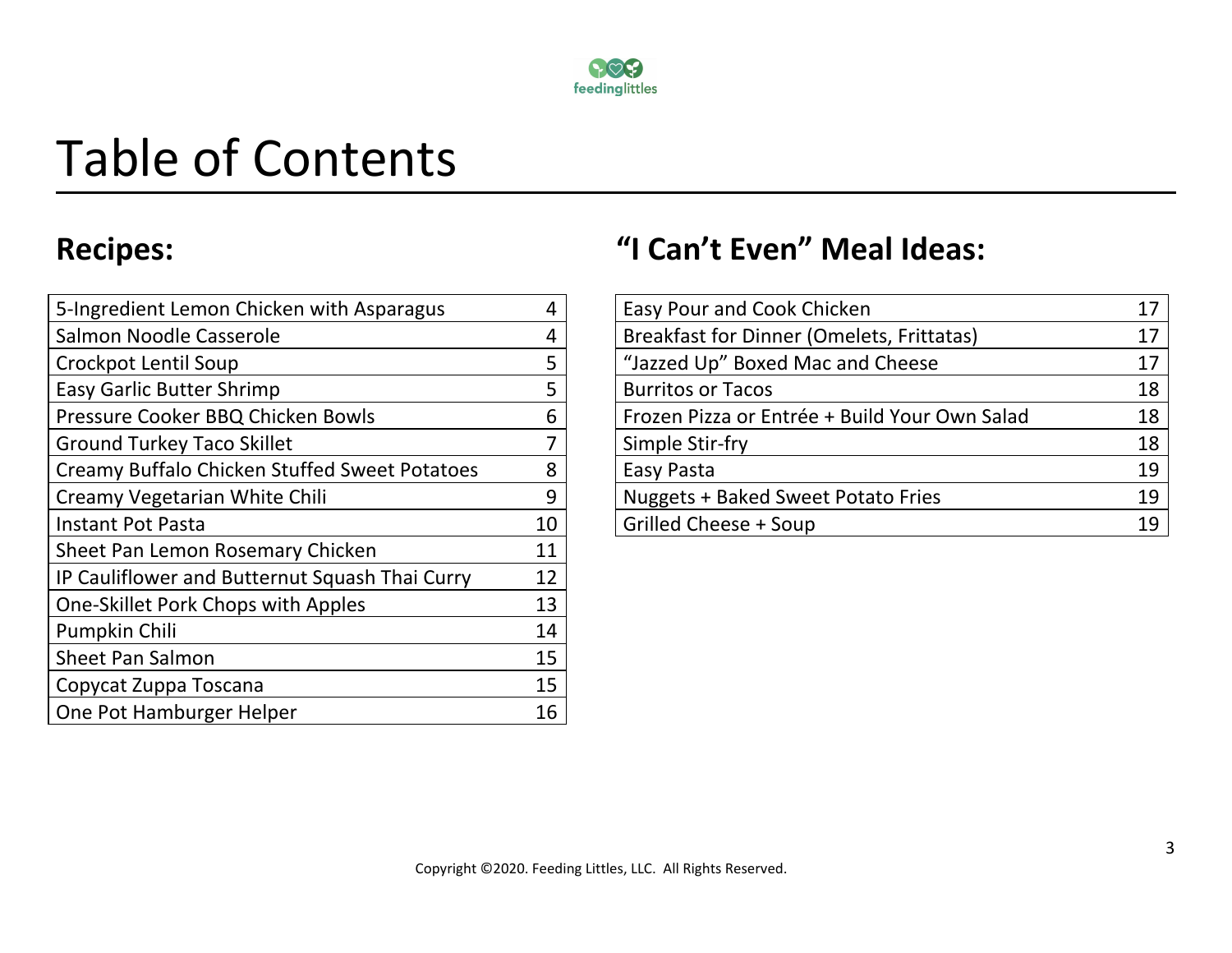

|                                                                                                                                          | Recipe #1: 5-Ingredient Lemon Chicken with Asparagus from Pinch of Yum |                    |                                                               |                                                |  |  |
|------------------------------------------------------------------------------------------------------------------------------------------|------------------------------------------------------------------------|--------------------|---------------------------------------------------------------|------------------------------------------------|--|--|
| Why we like it: This dish is easy with a few ingredients and can be made in 30 minutes. It provides a nice balance of protein, fat and a |                                                                        |                    |                                                               |                                                |  |  |
|                                                                                                                                          | vegetable just add a starch to round out the meal!                     |                    |                                                               |                                                |  |  |
| Side dish/pairing<br><b>Pantry ingredients</b><br>Perishable<br><b>Top 8 Allergens</b><br>Ways to repurpose or reuse                     |                                                                        |                    |                                                               |                                                |  |  |
|                                                                                                                                          |                                                                        | Ingredients        | options                                                       |                                                |  |  |
| Wheat (sub with GF                                                                                                                       | Flour                                                                  | Chicken breast     | Serve with a starch like                                      | Use leftovers for chicken salad – combine with |  |  |
| flour)                                                                                                                                   | Salt/pepper                                                            | Lemons             | mashed potatoes,                                              | soft dried cranberries, diced celery, chopped  |  |  |
| Dairy (butter – sub                                                                                                                      | Lemon pepper                                                           | <b>Butter</b>      | quinoa, rice or pasta                                         | onion, mayo, Dijon or check out this recipe    |  |  |
| with olive oil)                                                                                                                          | Honey                                                                  | Parsley (optional) |                                                               |                                                |  |  |
| Serving suggestions for babies (6-12 months):                                                                                            |                                                                        |                    | Serving suggestions for toddlers and older kids (12+ months): |                                                |  |  |
|                                                                                                                                          | Omit honey and use 1 T. white sugar, coconut sugar or                  |                    | Serve as strips or smaller pieces                             |                                                |  |  |
| brown sugar or omit entirely.                                                                                                            |                                                                        |                    | Offer kid-size tongs or a toothpick (2+) to make it fun!      |                                                |  |  |
| Serve chicken and asparagus as strips that your baby can<br>$\bullet$                                                                    |                                                                        |                    |                                                               |                                                |  |  |
| pick up – make sure the asparagus is thin in diameter.                                                                                   |                                                                        |                    |                                                               |                                                |  |  |

| Recipe #2: Salmon Noodle Casserole by Feeding Littles                                                                                         |                                                       |                    |                                                                                         |                                                 |  |  |  |
|-----------------------------------------------------------------------------------------------------------------------------------------------|-------------------------------------------------------|--------------------|-----------------------------------------------------------------------------------------|-------------------------------------------------|--|--|--|
| Why we like it: This is one of our family's easiest, most beloved recipes. Canned salmon is a budget friendly way to get sustainable, omega-3 |                                                       |                    |                                                                                         |                                                 |  |  |  |
| rich salmon! You can also omit the salmon if vegetarian. You can also use canned tuna.                                                        |                                                       |                    |                                                                                         |                                                 |  |  |  |
| <b>Pantry ingredients</b><br>Perishable<br>Side dish/pairing<br><b>Top 8 Allergens</b><br>Ways to repurpose or reuse                          |                                                       |                    |                                                                                         |                                                 |  |  |  |
|                                                                                                                                               |                                                       | <b>Ingredients</b> | options                                                                                 |                                                 |  |  |  |
| Finned fish                                                                                                                                   | Noodles - regular,                                    | Frozen peas and    | Serve with roasted                                                                      | Can make ahead and refrigerate or freeze to use |  |  |  |
| Dairy                                                                                                                                         | whole wheat,                                          | carrots            | broccoli and cauliflower                                                                | when needed!                                    |  |  |  |
| Soy (depending on                                                                                                                             | gluten-free etc.                                      | Cheddar cheese     | and a side of fruit.                                                                    | Add any frozen vegetable or fresh peas or       |  |  |  |
| brand of mushroom                                                                                                                             | Condensed cream                                       |                    |                                                                                         | broccoli to change it up.                       |  |  |  |
| soup used)                                                                                                                                    | of mushroom soup                                      |                    |                                                                                         | Use any preferred noodle.                       |  |  |  |
| Wheat (pasta,                                                                                                                                 | Canned salmon or                                      |                    |                                                                                         | Looking for cream of mushroom without soy or    |  |  |  |
| mushroom soup)                                                                                                                                | tuna                                                  |                    |                                                                                         | gluten? Check out this brand.                   |  |  |  |
|                                                                                                                                               | Paprika                                               |                    |                                                                                         |                                                 |  |  |  |
|                                                                                                                                               | Salt/pepper                                           |                    |                                                                                         |                                                 |  |  |  |
| Serving suggestions for babies (6-12 months):                                                                                                 |                                                       |                    | Serving suggestions for toddlers and older kids (12+ months):                           |                                                 |  |  |  |
| $\bullet$                                                                                                                                     | Cut casserole into larger pieces for baby to pick up. |                    | Have your child help you prepare this dish so they're familiar with the<br>ingredients! |                                                 |  |  |  |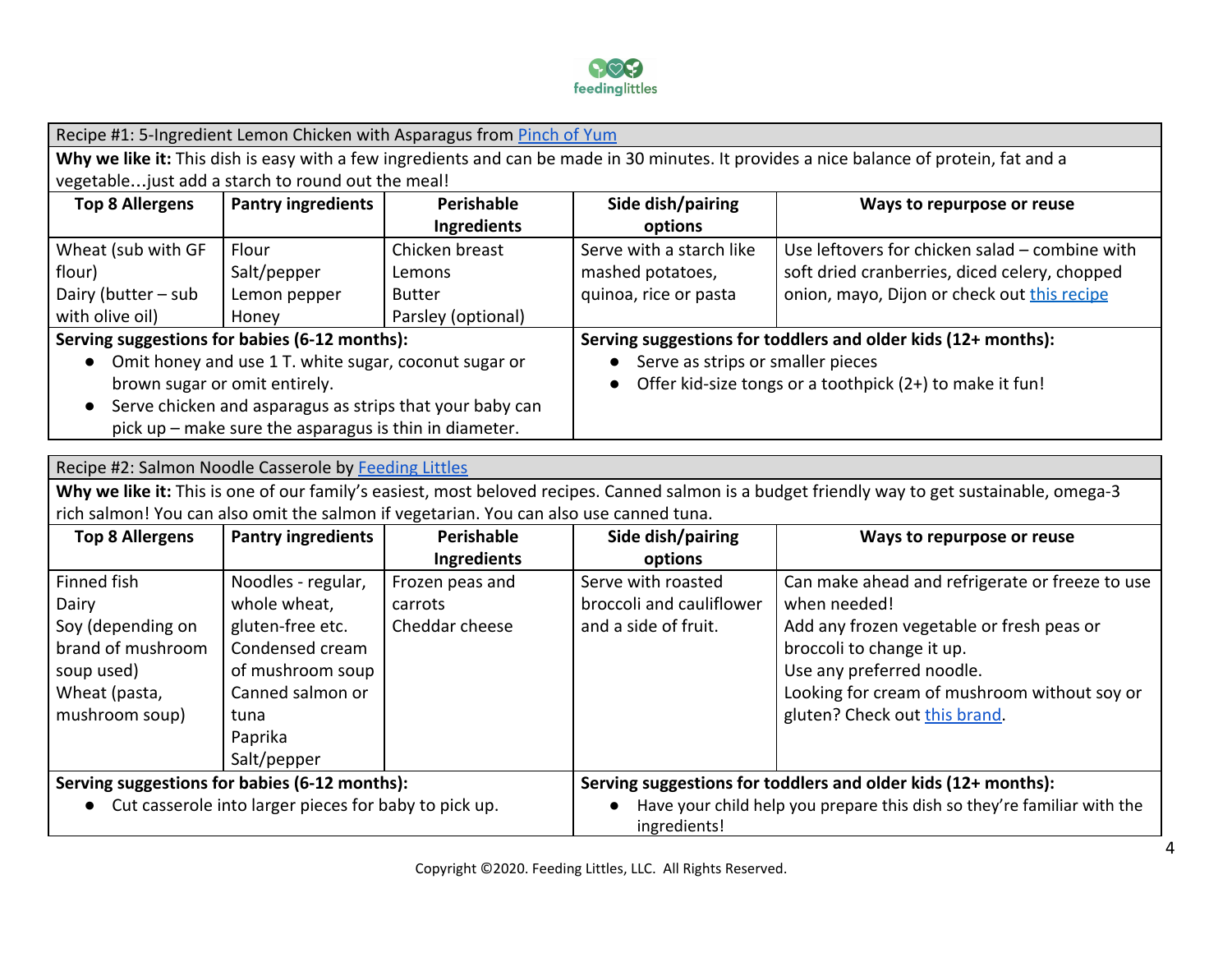

Recipe #3: Crockpot Lentil Soup from [Pinch of Yum](https://pinchofyum.com/the-best-detox-crockpot-lentil-soup) Why we like it: You might have a lot of dried lentils in your pantry right now, and this soup is a great way to use them up! It's plant-based and great for people with allergies, plus it's a complete meal in one bowl. **Top 8 Allergens Pantry ingredients Perishable Ingredients Side dish/pairing options Ways to repurpose or reuse** N/A Green lentils Yellow split peas (or more lentils) Vegetable or chicken broth Herbs de provence Olive oil Red wine vinegar Salt Butternut squash Carrots Potatoes Celery **Onion** Garlic Kale Top with shaved parmesan or chopped avocado; serve with crusty buttered bread for dipping This soup freezes and reheats well – one batch yields 8 servings, so eat later in the week for lunch or freeze extras for next week. **Serving suggestions for babies (6-12 months): ●** Strain and serve on loaded spoons/forks so baby can pick it up. **Serving suggestions for toddlers and older kids (12+ months): ●** Let your toddler or older kid add toppings. **●** Serve in a cup as a "drink."

Recipe #4: Easy Garlic Butter Shrimp from [Once Upon a Chef](https://www.onceuponachef.com/recipes/easy-garlic-butter-shrimp.html)

Why we like it: This delicious, simple recipe made with frozen shrimp is cooked on a sheet pan! You can add these shrimp to a variety of meals tacos, salads, or pasta.

| <b>Top 8 Allergens</b>                           | <b>Pantry ingredients</b> | Perishable                                                    | Side dish/pairing         | Ways to repurpose or reuse                        |
|--------------------------------------------------|---------------------------|---------------------------------------------------------------|---------------------------|---------------------------------------------------|
|                                                  |                           | <b>Ingredients</b>                                            | options                   |                                                   |
| <b>Shellfish</b>                                 | Olive oil                 | Frozen extra large or                                         | Add side salad, cooked    | Shrimp is best used freshly cooked. This recipe   |
| Dairy (butter - can                              | Salt/pepper               | jumbo shrimp                                                  | veggies or crusty bread   | lends itself to many different sides and would    |
| sub with dairy-free                              |                           | Garlic                                                        | or serve atop rice, pasta | even taste great wrapped in a tortilla as a taco. |
| butter or olive oil)                             |                           | Butter                                                        | or other whole grain.     |                                                   |
|                                                  |                           | Parsley                                                       |                           |                                                   |
|                                                  |                           | Lemon                                                         |                           |                                                   |
| Serving suggestions for babies (6-12 months):    |                           | Serving suggestions for toddlers and older kids (12+ months): |                           |                                                   |
| Serve shrimp whole - it has a built-in "handle!" |                           | Melt butter as a "dipping" sauce for reluctant eaters.        |                           |                                                   |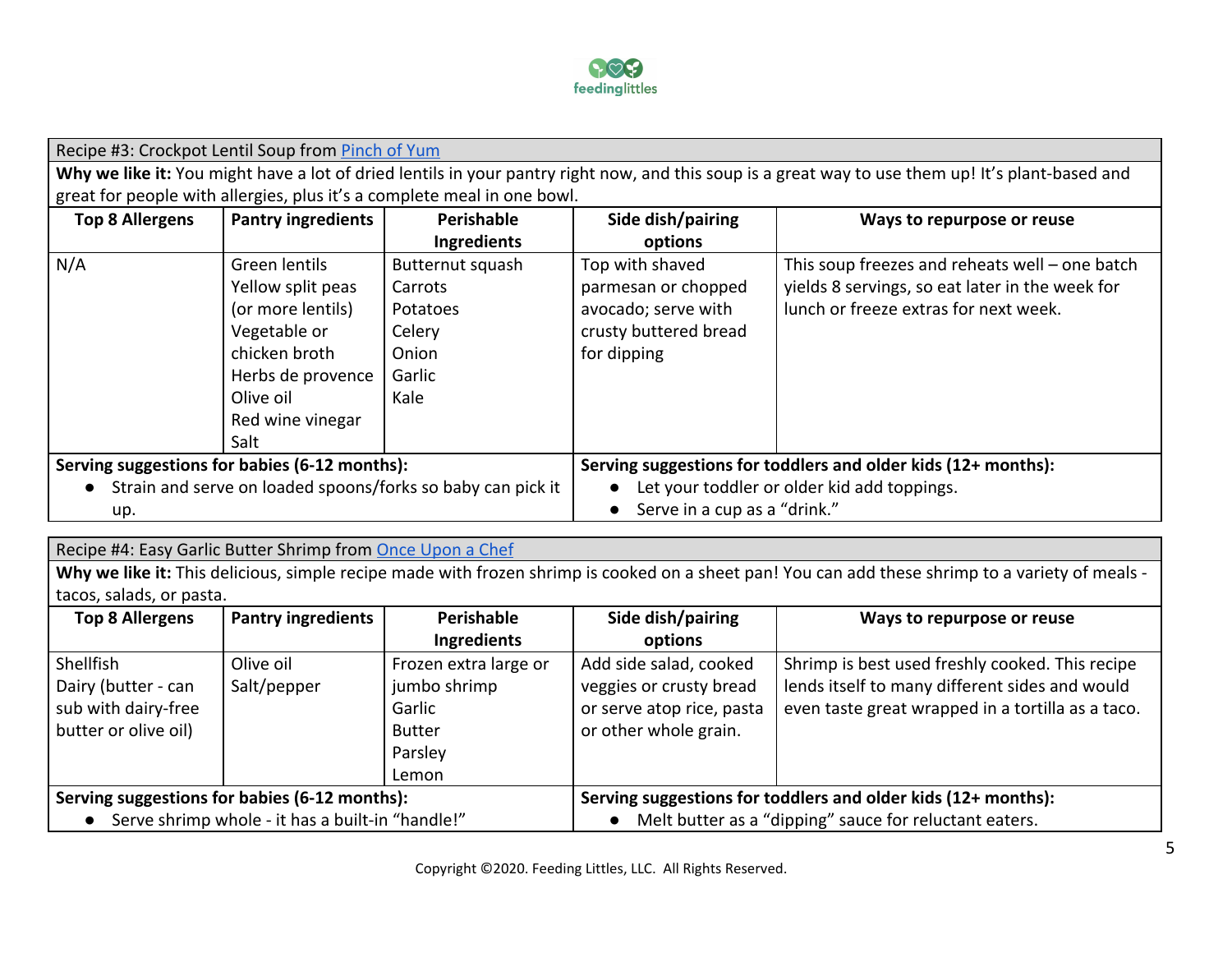

|                                               | Recipe #5: Pressure Cooker BBQ Chicken Bowls from Inspiralized  |                                                          |                                                               |                                                                                                                                                |  |  |
|-----------------------------------------------|-----------------------------------------------------------------|----------------------------------------------------------|---------------------------------------------------------------|------------------------------------------------------------------------------------------------------------------------------------------------|--|--|
|                                               |                                                                 |                                                          |                                                               | Why we like it: This is perfect for a busy weekday. It's easy and can be made ahead of time with fresh or frozen chicken. We think you'll find |  |  |
|                                               | that it's a satisfying meal that appeals to eaters of all ages! |                                                          |                                                               |                                                                                                                                                |  |  |
| <b>Top 8 Allergens</b>                        | <b>Pantry ingredients</b>                                       | Perishable                                               | Side dish/pairing                                             | Ways to repurpose or reuse                                                                                                                     |  |  |
|                                               |                                                                 | Ingredients                                              | options                                                       |                                                                                                                                                |  |  |
| Check BBQ sauce                               | Brown rice                                                      | <b>Boneless skinless</b>                                 | Use pre-made or                                               | Add scrambled eggs and wrap into a tortilla for                                                                                                |  |  |
| ingredients                                   | Canned black                                                    | chicken breasts (fresh                                   | microwaveable rice to                                         | a delicious breakfast burrito.                                                                                                                 |  |  |
|                                               | beans                                                           | or frozen)                                               | save time. Or, swap for                                       |                                                                                                                                                |  |  |
|                                               | Bottle of BBQ                                                   | Frozen, fresh or                                         | quinoa or another                                             |                                                                                                                                                |  |  |
|                                               | sauce                                                           | canned corn                                              | whole grain.                                                  |                                                                                                                                                |  |  |
|                                               |                                                                 | Avocado                                                  |                                                               |                                                                                                                                                |  |  |
|                                               |                                                                 | Chopped romaine                                          |                                                               |                                                                                                                                                |  |  |
|                                               |                                                                 | Lettuce                                                  |                                                               |                                                                                                                                                |  |  |
| Serving suggestions for babies (6-12 months): |                                                                 |                                                          | Serving suggestions for toddlers and older kids (12+ months): |                                                                                                                                                |  |  |
|                                               |                                                                 | Smash black beans or serve them on loaded rounded forks. | Serve family style.                                           |                                                                                                                                                |  |  |
| Serve chicken in strips.                      |                                                                 | Let your toddler or older kid build their own bowl.      |                                                               |                                                                                                                                                |  |  |
|                                               | Serve avocado in strips with skin half on.                      |                                                          |                                                               |                                                                                                                                                |  |  |
| Choose BBQ sauce without honey.               |                                                                 |                                                          |                                                               |                                                                                                                                                |  |  |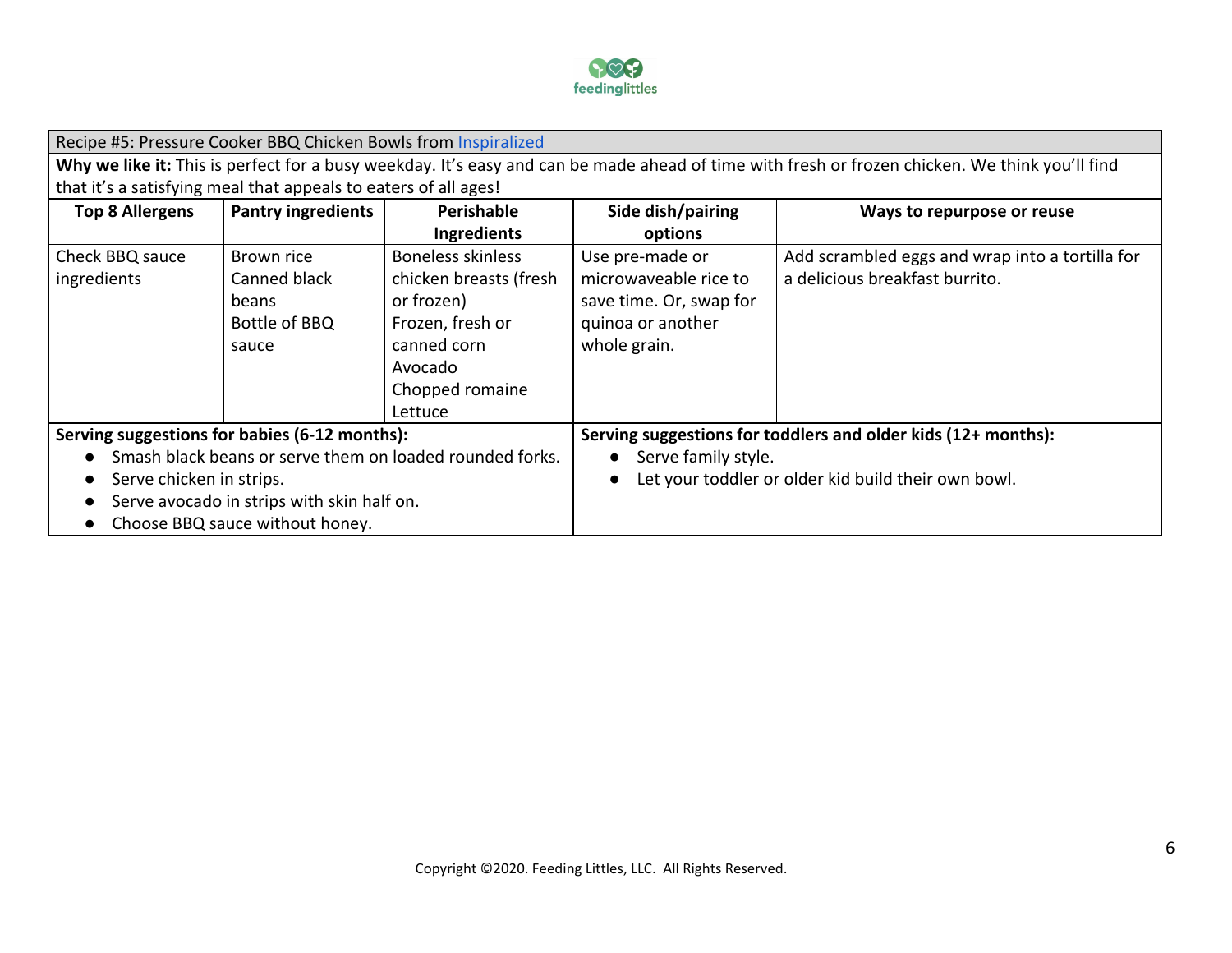

| Recipe #6: Ground Turkey Taco Skillet from the Roasted Root |                                                       |                                                            |                                                               |                                                                                                                                                 |  |
|-------------------------------------------------------------|-------------------------------------------------------|------------------------------------------------------------|---------------------------------------------------------------|-------------------------------------------------------------------------------------------------------------------------------------------------|--|
|                                                             |                                                       |                                                            |                                                               | Why we like it: All you need is one skillet. Add or adjust vegetables to your preference. You can also omit the turkey to make this vegetarian. |  |
| <b>Top 8 Allergens</b>                                      | <b>Pantry ingredients</b>                             | Perishable                                                 | Side dish/pairing                                             | Ways to repurpose or reuse                                                                                                                      |  |
|                                                             |                                                       | Ingredients                                                | options                                                       |                                                                                                                                                 |  |
| Dairy (from cheese,                                         | Avocado oil (can                                      | Sweet potato                                               | Serve as is, with                                             | Serve with eggs for a delicious hash.                                                                                                           |  |
| can be omitted)                                             | sub olive oil)                                        | Yellow onion                                               | tortillas or a whole                                          |                                                                                                                                                 |  |
|                                                             | Chili powder                                          | Garlic                                                     | grain. Add additional                                         |                                                                                                                                                 |  |
|                                                             | Chicken broth                                         | Ground turkey                                              | leftover veggies if                                           |                                                                                                                                                 |  |
|                                                             | Canned or                                             | Cherry tomatoes (can                                       | desired.                                                      |                                                                                                                                                 |  |
|                                                             | prepared black                                        | used chopped tomato)                                       |                                                               |                                                                                                                                                 |  |
|                                                             | beans                                                 | Cheddar cheese                                             |                                                               |                                                                                                                                                 |  |
|                                                             | Salt                                                  | Avocado                                                    |                                                               |                                                                                                                                                 |  |
|                                                             |                                                       | Chives (optional)                                          |                                                               |                                                                                                                                                 |  |
| Serving suggestions for babies (6-12 months):               |                                                       |                                                            | Serving suggestions for toddlers and older kids (12+ months): |                                                                                                                                                 |  |
|                                                             |                                                       | Keep ground turkey pieces larger so baby can pick them up, | Serve deconstructed with each component separated.            |                                                                                                                                                 |  |
| or serve on a loaded rounded fork. Practice with very small |                                                       |                                                            |                                                               |                                                                                                                                                 |  |
| turkey pieces if your baby has a pincer grasp.              |                                                       |                                                            |                                                               |                                                                                                                                                 |  |
| Serve sweet potato and cherry tomatoes (quartered or        |                                                       |                                                            |                                                               |                                                                                                                                                 |  |
|                                                             | chopped) on a loaded fork if baby can't pick them up. |                                                            |                                                               |                                                                                                                                                 |  |
| Use a crinkle cutter to give grip to the avocado.           |                                                       |                                                            |                                                               |                                                                                                                                                 |  |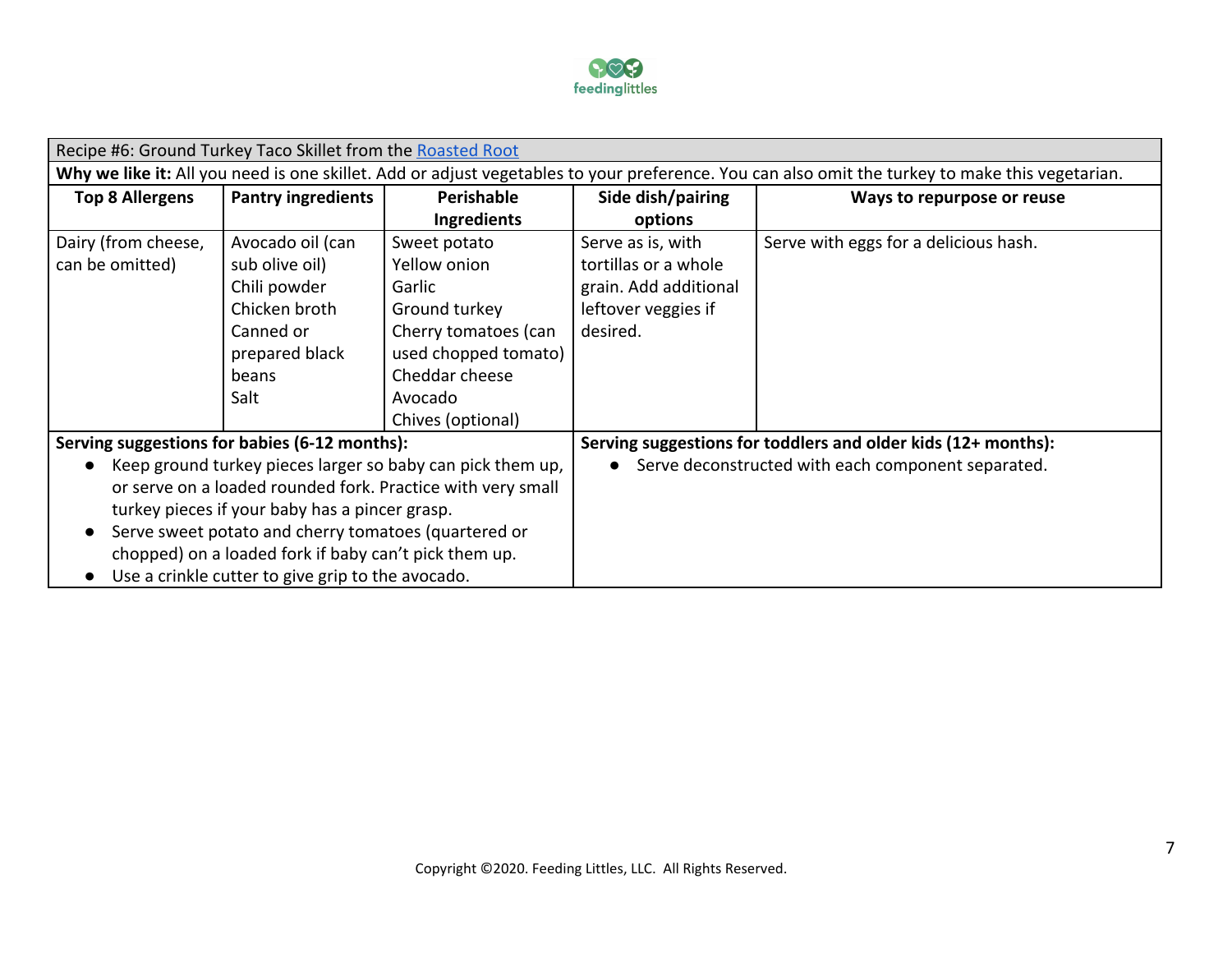

Recipe #7: Creamy Buffalo Chicken Stuffed Sweet Potatoes by [40 Aprons](https://40aprons.com/healthy-buffalo-chicken-stuffed-sweet-potatoes-whole30/)

Why we like it: Sweet potatoes pair well with the flavor of buffalo chicken, and it's a satisfying meal with a fiber-rich starch, protein and fats. Just add a salad or your favorite vegetable on the side! Plus we love blue cheese and adding fermented foods to our meals when possible and available.

| <b>Top 8 Allergens</b>                                                  | <b>Pantry ingredients</b>                               | Perishable                                                         | Side dish/pairing                                  | Ways to repurpose or reuse                                    |
|-------------------------------------------------------------------------|---------------------------------------------------------|--------------------------------------------------------------------|----------------------------------------------------|---------------------------------------------------------------|
|                                                                         |                                                         | Ingredients                                                        | options                                            |                                                               |
| Egg (mayo, ranch                                                        | Hot Sauce of                                            | Chicken breast                                                     | Serve with veggies -                               | Serve leftover chicken on buns for a yummy                    |
| dressing)                                                               | choice (can                                             | Sweet potatoes                                                     | sauteed broccoli,                                  | sandwich.                                                     |
| Soy (some ranch                                                         | decrease amount                                         | Green onion                                                        | cooked from frozen                                 |                                                               |
| dressings)                                                              | to taste)                                               | Mayonnaise                                                         | green beans or a salad.                            |                                                               |
| Dairy (blue cheese,                                                     | Garlic powder                                           | Ranch dressing                                                     |                                                    |                                                               |
| can omit; some                                                          | Salt                                                    | Celery (can swap with                                              |                                                    |                                                               |
| ranch dressings)                                                        |                                                         | cucumber)                                                          |                                                    |                                                               |
|                                                                         |                                                         | <b>Blue Cheese</b>                                                 |                                                    |                                                               |
| Serving suggestions for babies (6-12 months):                           |                                                         |                                                                    |                                                    | Serving suggestions for toddlers and older kids (12+ months): |
|                                                                         | Slice and roast sweet potato in wedges.                 |                                                                    | Let your toddler top their own potato using tongs. |                                                               |
| Offer chicken as is or remove baby's portion before adding<br>$\bullet$ |                                                         | If blue cheese crumbles are too overwhelming, let them sprinkle it |                                                    |                                                               |
| sauce.                                                                  |                                                         | with cheddar cheese.                                               |                                                    |                                                               |
|                                                                         | Offer peeled and sliced lengthwise cucumber in place of |                                                                    |                                                    |                                                               |
| celery.                                                                 |                                                         |                                                                    |                                                    |                                                               |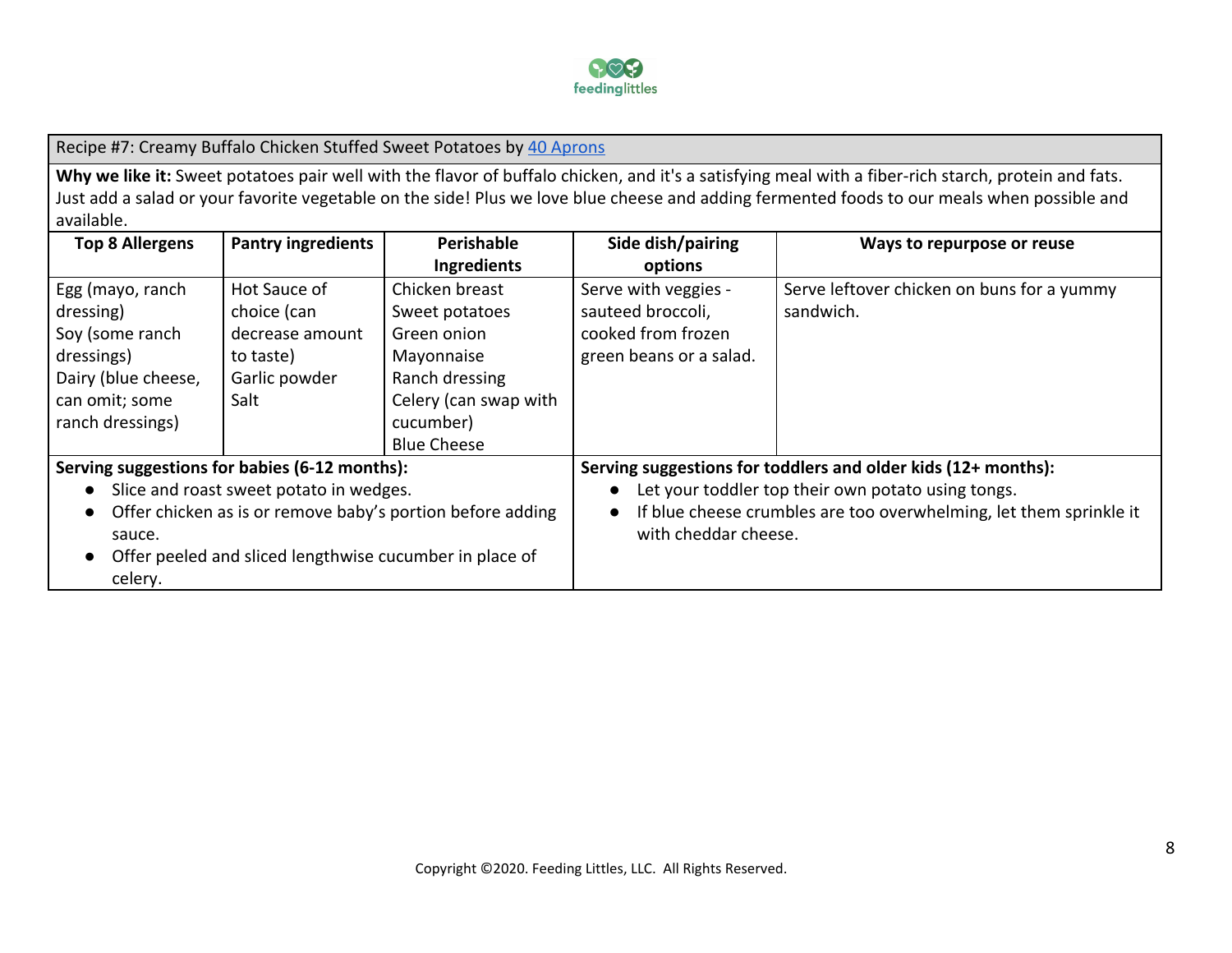

| Recipe #8: Creamy Vegetarian White Chili by Vegetarian Ventures                                                                              |                                               |                        |                                           |                                                               |  |  |
|----------------------------------------------------------------------------------------------------------------------------------------------|-----------------------------------------------|------------------------|-------------------------------------------|---------------------------------------------------------------|--|--|
| Why we like it: Flavorful, satisfying chili packed with Southwest flavor. Great source of calcium, protein and complex carbohydrates. Can be |                                               |                        |                                           |                                                               |  |  |
|                                                                                                                                              | modified for vegan eaters too!                |                        |                                           |                                                               |  |  |
| <b>Top 8 Allergens</b>                                                                                                                       | <b>Pantry ingredients</b>                     | <b>Perishable</b>      | Side dish/pairing                         | Ways to repurpose or reuse                                    |  |  |
|                                                                                                                                              |                                               | Ingredients            | options                                   |                                                               |  |  |
| Wheat                                                                                                                                        | Olive oil                                     | White onion            | Garnishes are                             | Need gluten free? No problem, substitute the                  |  |  |
| Dairy (can be                                                                                                                                | Cumin                                         | Green bell pepper      | everything! Serve with                    | added flour for a gluten-free cornstarch slurry               |  |  |
| subbed for                                                                                                                                   | All-purpose flour                             | Jalapeno               | cheese or sour cream,                     | instead.                                                      |  |  |
| dairy-free)                                                                                                                                  | Canned great                                  | Garlic                 | crunchy radishes,                         |                                                               |  |  |
|                                                                                                                                              | northern beans                                | Frozen corn            | creamy guacamole,                         | Recipe makes 6 servings, so freeze or save                    |  |  |
|                                                                                                                                              | Chopped green                                 | Whole milk (or milk of | tortillas or tortilla chips               | extras for a quick meal in a pinch.                           |  |  |
|                                                                                                                                              | chiles                                        | preference)            | (choking hazard under                     |                                                               |  |  |
|                                                                                                                                              | Vegetable broth                               | Lime                   | age 4). So many fun                       |                                                               |  |  |
|                                                                                                                                              | Salt/pepper                                   |                        | options!                                  |                                                               |  |  |
|                                                                                                                                              | Serving suggestions for babies (6-12 months): |                        |                                           | Serving suggestions for toddlers and older kids (12+ months): |  |  |
|                                                                                                                                              | Strain and serve on spoon or fork.            |                        | Let them add their own toppings.          |                                                               |  |  |
| Offer beans from chili and squish so baby can pick them up.                                                                                  |                                               |                        | Serve with bread or tortilla for dipping. |                                                               |  |  |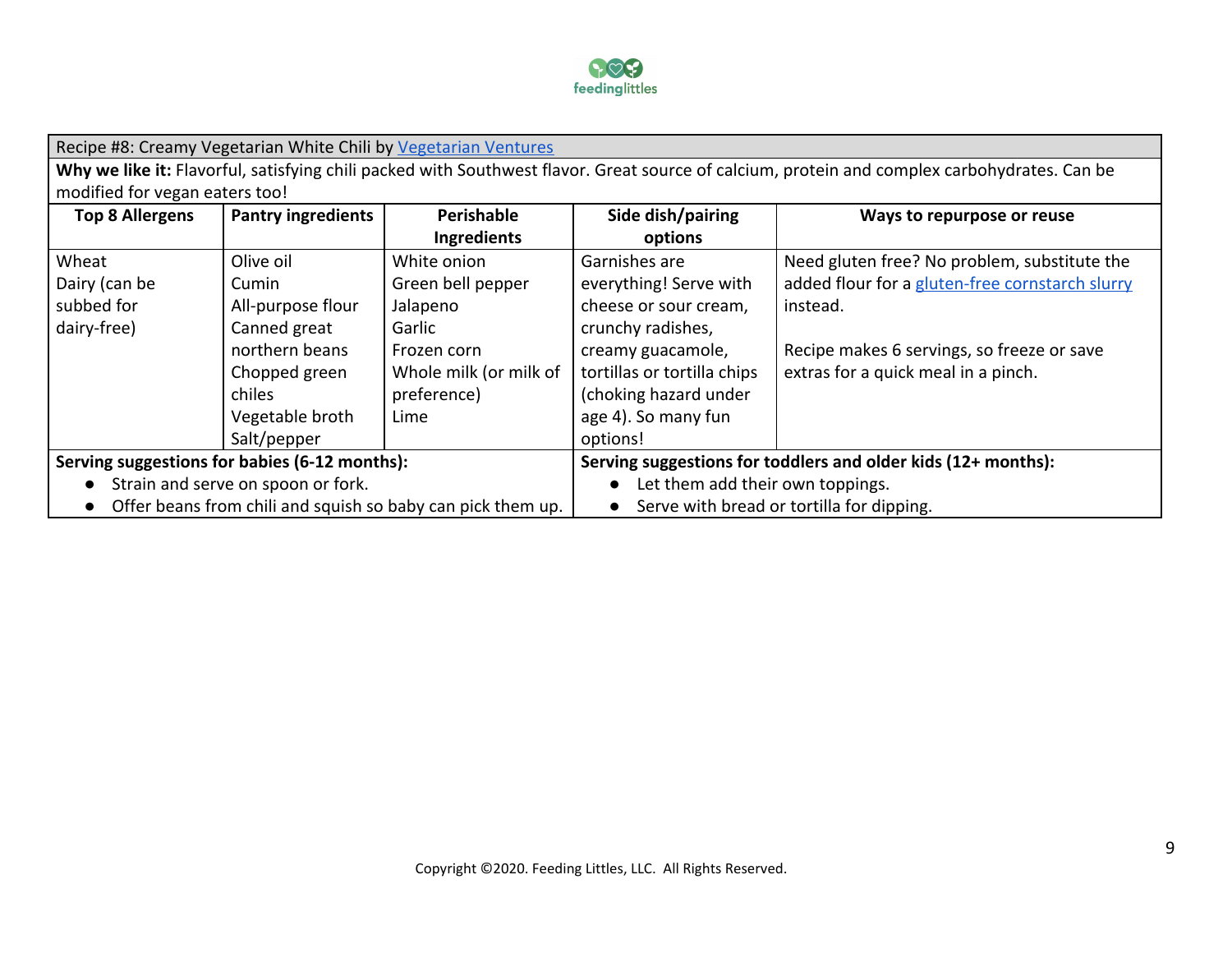

| Recipe #9: Instant Pot Pasta by A Couple Cooks                                                                                      |                                                 |                                                               |                                                                  |                                                |
|-------------------------------------------------------------------------------------------------------------------------------------|-------------------------------------------------|---------------------------------------------------------------|------------------------------------------------------------------|------------------------------------------------|
| Why we like it: This is a super simple, one pot vegetarian meal. The goat cheese gives it a nice tang, but Parmesan would work too. |                                                 |                                                               |                                                                  |                                                |
| <b>Top 8 Allergens</b>                                                                                                              | <b>Pantry ingredients</b>                       | Perishable                                                    | Side dish/pairing                                                | Ways to repurpose or reuse                     |
|                                                                                                                                     |                                                 | <b>Ingredients</b>                                            | options                                                          |                                                |
| Wheat (can sub with                                                                                                                 | Canned crushed fire                             | Baby or chopped                                               | Serve with roasted                                               | Add leftover cooked shrimp or cooked ground    |
| alternative pasta)                                                                                                                  | roasted tomatoes                                | spinach                                                       | carrots or cooked                                                | beef as a unique way to repurpose these foods. |
| Dairy (goat cheese)                                                                                                                 | Olive oil                                       | Fresh Basil (could use                                        | from frozen peas.                                                |                                                |
|                                                                                                                                     | <b>Balsamic vinegar</b>                         | dried)                                                        |                                                                  |                                                |
|                                                                                                                                     | Garlic powder                                   | Goat cheese (could use                                        |                                                                  |                                                |
|                                                                                                                                     | Dried oregano                                   | parmesan)                                                     |                                                                  |                                                |
|                                                                                                                                     | Penne pasta                                     |                                                               |                                                                  |                                                |
|                                                                                                                                     | Salt                                            |                                                               |                                                                  |                                                |
| Serving suggestions for babies (6-12 months):                                                                                       |                                                 | Serving suggestions for toddlers and older kids (12+ months): |                                                                  |                                                |
|                                                                                                                                     | Serve pasta pieces as is with a vegetable side. |                                                               | See if your kiddo can pick up the penne and look through it like |                                                |
|                                                                                                                                     |                                                 |                                                               |                                                                  | a telescope. Try two at a time - "binoculars!" |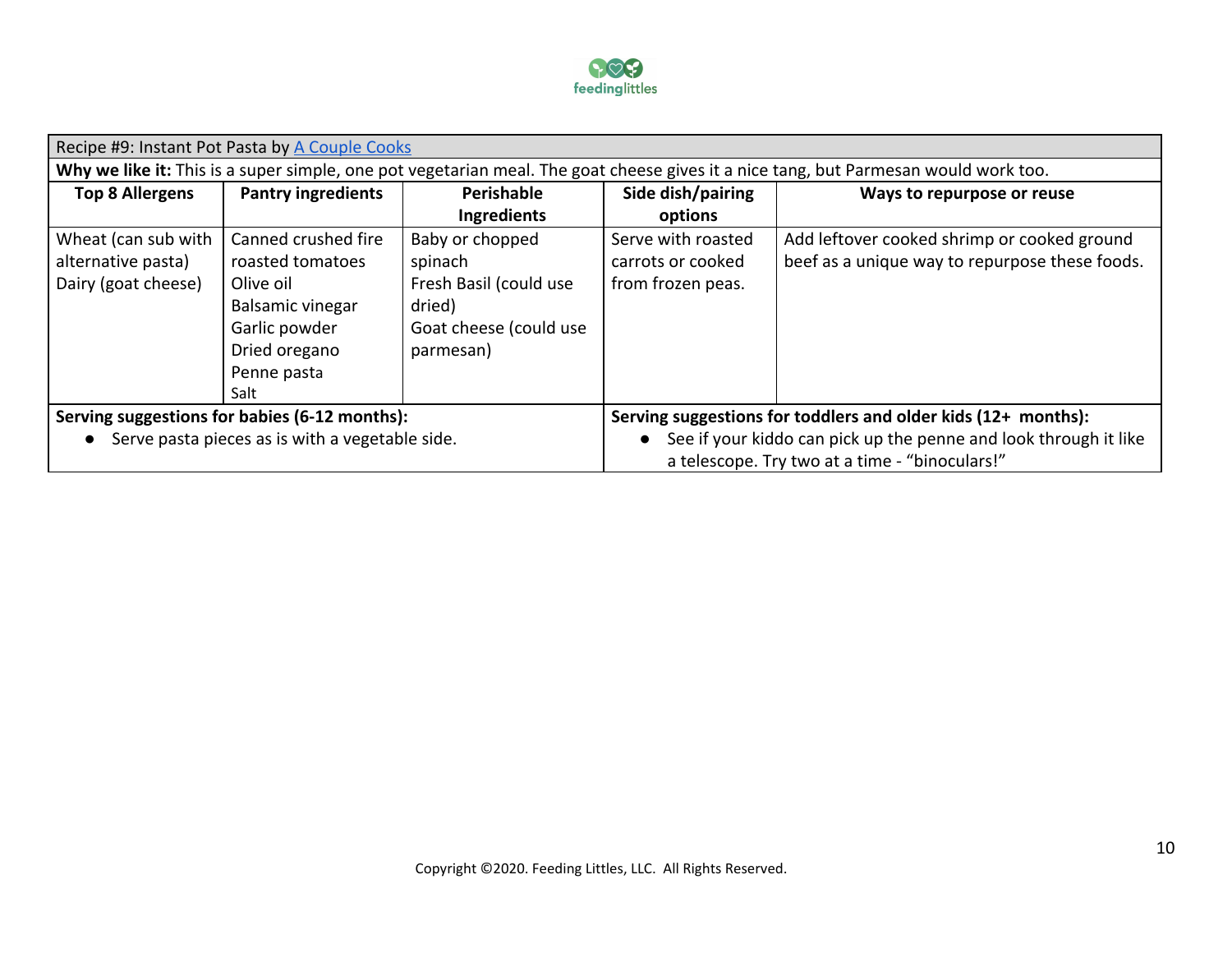

|                                                                                              | Recipe #10: Sheet Pan Lemon Rosemary Chicken by Damn Delicious                                                                                     |                                                           |                                                                      |                                                 |  |
|----------------------------------------------------------------------------------------------|----------------------------------------------------------------------------------------------------------------------------------------------------|-----------------------------------------------------------|----------------------------------------------------------------------|-------------------------------------------------|--|
|                                                                                              | Why we like it: We love easy sheet pan dishes! This is a balanced dish with the use of brain-building fats like olive oil, and it's a tasty way to |                                                           |                                                                      |                                                 |  |
| serve kale. Simply prepare this bright and flavorful meal and let it roast away in the oven. |                                                                                                                                                    |                                                           |                                                                      |                                                 |  |
| <b>Top 8 Allergens</b>                                                                       | <b>Pantry ingredients</b>                                                                                                                          | Perishable                                                | Side dish/pairing                                                    | Ways to repurpose or reuse                      |  |
|                                                                                              |                                                                                                                                                    | Ingredients                                               | options                                                              |                                                 |  |
| N/A                                                                                          | Olive oil                                                                                                                                          | Bone in, skin-on chicken                                  | For an additional side                                               | Extra chicken can be used in chicken salad,     |  |
|                                                                                              | Salt/pepper                                                                                                                                        | thighs                                                    | dish, add a vegetable                                                | inside quesadillas, or thrown into stovetop mac |  |
|                                                                                              |                                                                                                                                                    | Mini potatoes                                             | or fruit.                                                            | and cheese for a little extra protein!          |  |
|                                                                                              |                                                                                                                                                    | Garlic                                                    |                                                                      |                                                 |  |
|                                                                                              |                                                                                                                                                    | Fresh thyme (could use                                    |                                                                      |                                                 |  |
|                                                                                              |                                                                                                                                                    | dried)                                                    |                                                                      |                                                 |  |
|                                                                                              |                                                                                                                                                    | Fresh rosemary (could                                     |                                                                      |                                                 |  |
|                                                                                              |                                                                                                                                                    | use dried)                                                |                                                                      |                                                 |  |
|                                                                                              |                                                                                                                                                    | Lemon                                                     |                                                                      |                                                 |  |
|                                                                                              |                                                                                                                                                    | Kale                                                      |                                                                      |                                                 |  |
| Serving suggestions for babies (6-12 months):                                                |                                                                                                                                                    |                                                           | Serving suggestions for toddlers and older kids (12+ months):        |                                                 |  |
|                                                                                              |                                                                                                                                                    | Serve chicken in strips and potatoes as quartered pieces. | Serve chicken in strips or small pieces, and add a dipping sauce for |                                                 |  |
|                                                                                              | The kale may be hard for baby to eat, as might the fresh                                                                                           |                                                           | the potatoes if needed.                                              |                                                 |  |
|                                                                                              | herbs, so remove it before serving it to your baby.                                                                                                |                                                           | Make sure your toddler is chewing the kale well.                     |                                                 |  |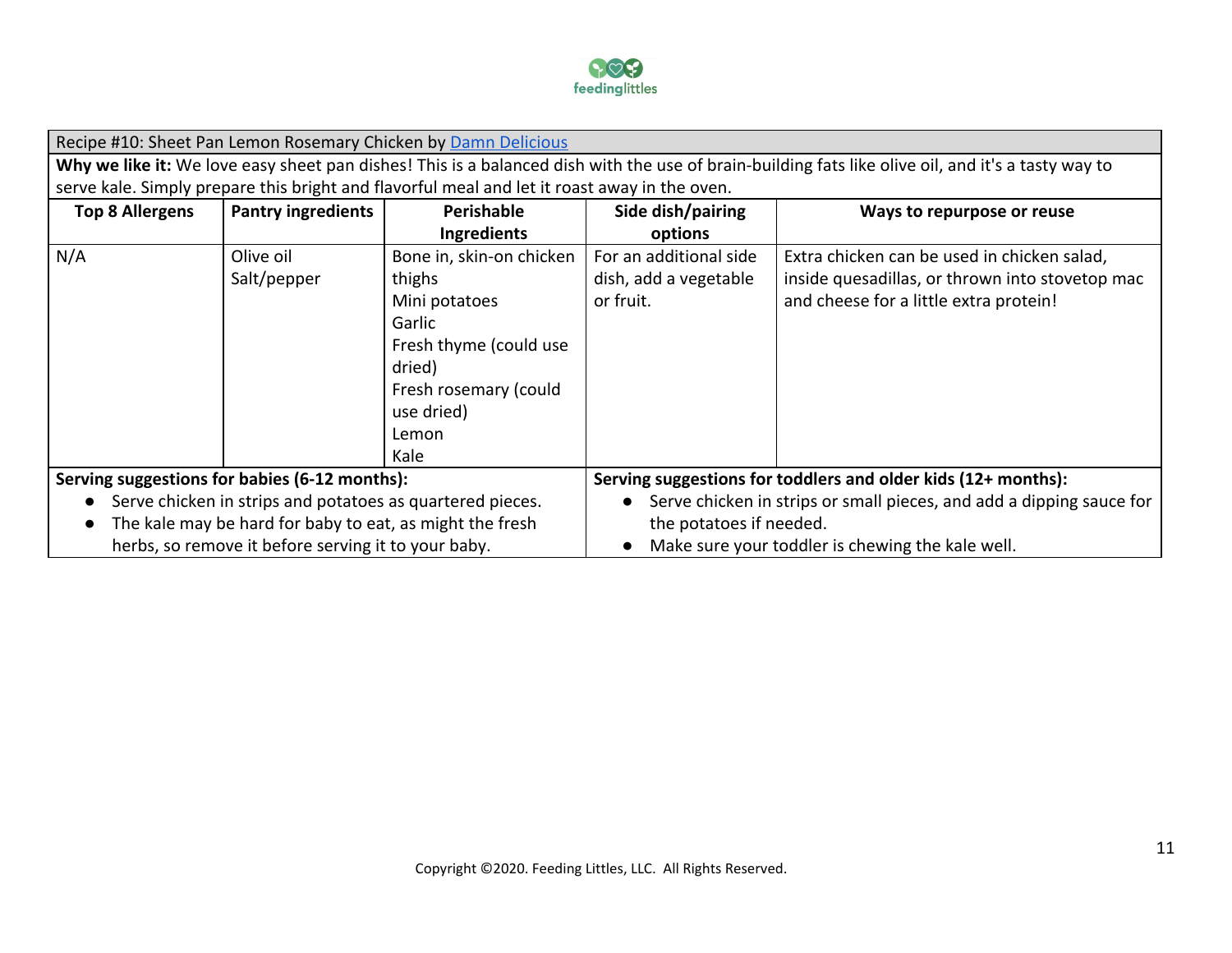

Recipe #11: Instant Pot Cauliflower and Butternut Squash Thai Curry by [Oh She Glows](https://ohsheglows.com/2018/09/18/instant-pot-cauliflower-and-butternut-thai-curry/) Why we like it: This is an easy 30 minute meal to make from pantry staples, and there are endless ways to modify it to your liking. It's also vegetarian. **Top 8 Allergens Pantry ingredients Perishable Ingredients Side dish/pairing options Ways to repurpose or reuse** N/A Olive oil Coconut milk Diced canned tomatoes Red curry paste Dried onion Red lentils Garlic powder Cayenne pepper Jasmine rice Salt/pepper Cauliflower Butternut squash (frozen or fresh) Kale or chard Cilantro (optional) Lime (optional) Serve with rice or noodles to introduce the complex flavors of curry. Ramen noodles would work here too - Costco sells millet ramen noodles if they're accessible to you. Substitute various canned beans for lentils if you prefer. Frozen veggies would work well in this dish! Spinach, kale or any bagged green would work well - depends on what you have available.

**Serving suggestions for babies (6-12 months):** ● Serve on loaded spoon or atop noodles. **Serving suggestions for toddlers and older kids (12+ months):** ● Try deconstructed if your child isn't used to curry yet.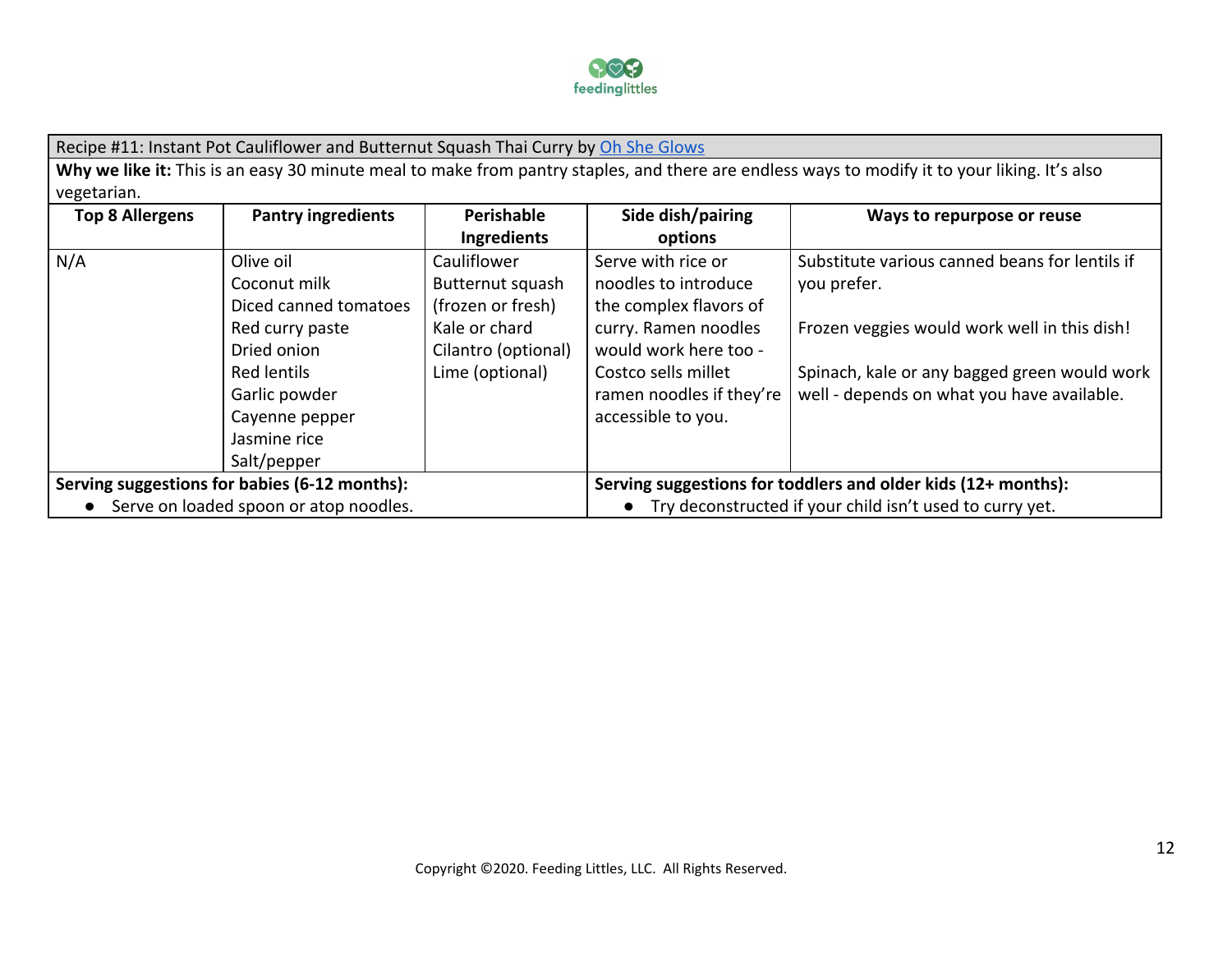

Recipe #12: One-Skillet Pork Chops with Apples by [Paleo Running Momma](https://www.paleorunningmomma.com/pork-chops-apples-paleo-whole30/)

Why we like it: This is an easy, one pot recipe you can make in under 30 minutes! Pork chops may be more readily available than other meats you more regularly use.

| <b>Top 8 Allergens</b>                                               | <b>Pantry ingredients</b>               | Perishable                     | Side dish/pairing                                        | Ways to repurpose or reuse                                    |
|----------------------------------------------------------------------|-----------------------------------------|--------------------------------|----------------------------------------------------------|---------------------------------------------------------------|
|                                                                      |                                         | Ingredients                    | options                                                  |                                                               |
| Dairy (butter/ghee,                                                  | Onion powder                            | Bone-in pork chops             | Try this with                                            | Combine thinly sliced pork with BBQ sauce for                 |
| can be subbed with                                                   | Cinnamon                                | Crisp apples (fuji, pink lady, | mashed potatoes                                          | a pork sandwich.                                              |
| dairy-free options)                                                  | Chicken bone                            | etc.)                          | or a baked potato                                        |                                                               |
|                                                                      | broth/chicken                           | Red onion                      | plus cooked                                              |                                                               |
|                                                                      | broth                                   | Spicy brown mustard            | frozen veggies                                           |                                                               |
|                                                                      | Salt/pepper                             | Fresh rosemary (could use      | topped with                                              |                                                               |
|                                                                      |                                         | dried)                         | butter and salt.                                         |                                                               |
|                                                                      |                                         | Fresh sage (could use dried)   |                                                          |                                                               |
|                                                                      |                                         | Ghee or butter                 |                                                          |                                                               |
| Serving suggestions for babies (6-12 months):                        |                                         |                                |                                                          | Serving suggestions for toddlers and older kids (12+ months): |
| • Cut pork into strips (that aren't super thick) and serve apples as |                                         |                                | Help your older toddler or kid practice cutting the pork |                                                               |
| described in the recipe.                                             |                                         |                                | with a plastic serrated knife or safety knife.           |                                                               |
|                                                                      | Serve with cooked veggies and a starch. |                                |                                                          |                                                               |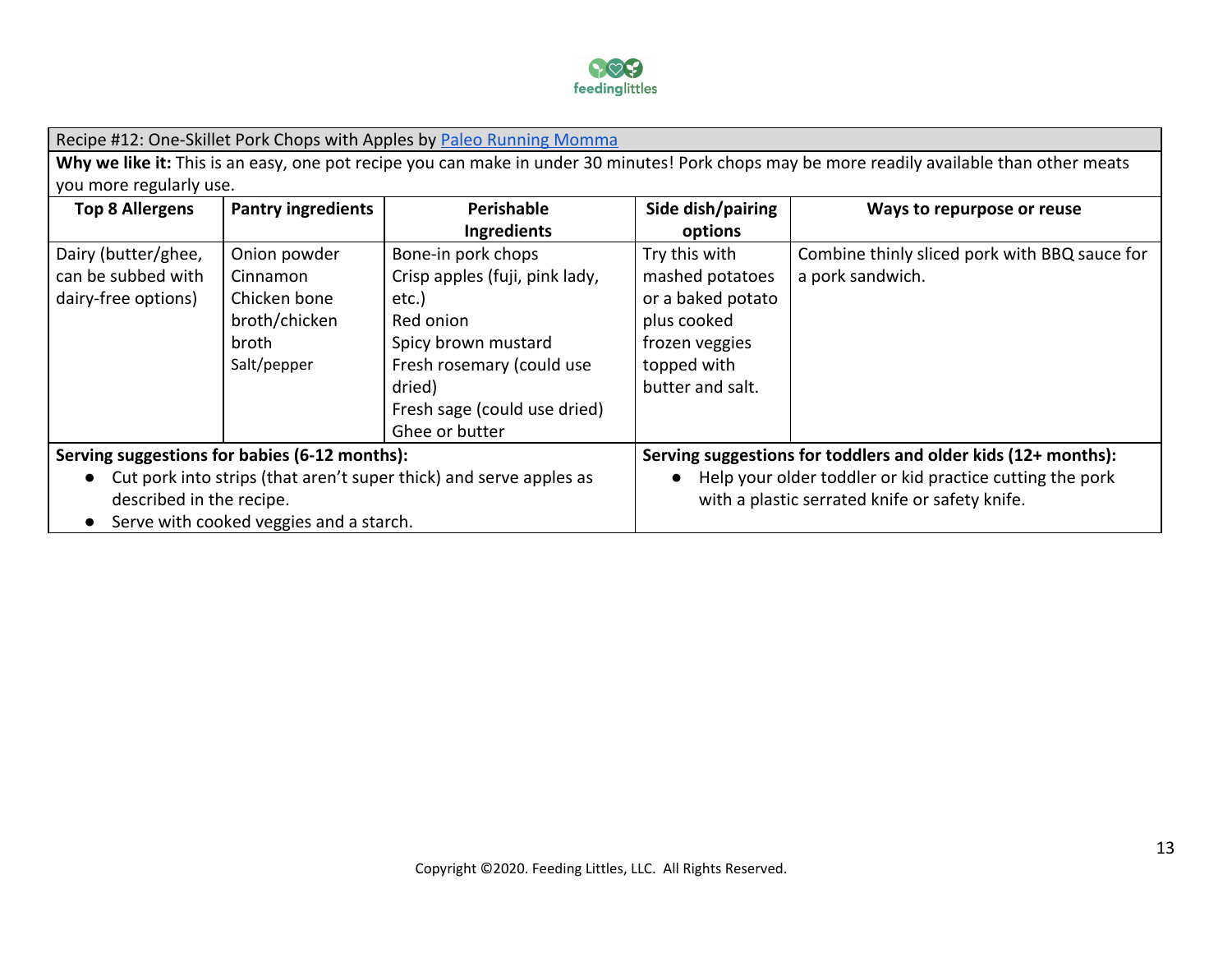

| Recipe #13: Pumpkin Chili by Wellness Mama                                                                                                       |                           |                                                                    |                            |                                                 |  |  |
|--------------------------------------------------------------------------------------------------------------------------------------------------|---------------------------|--------------------------------------------------------------------|----------------------------|-------------------------------------------------|--|--|
| Why we like it: This filling and comforting chili can be made using almost entirely canned/pantry foods. It's also a delicious way to use canned |                           |                                                                    |                            |                                                 |  |  |
| pumpkin at any time of the year. Pumpkin happens to be an excellent source of vitamin A!                                                         |                           |                                                                    |                            |                                                 |  |  |
| <b>Top 8 Allergens</b>                                                                                                                           | <b>Pantry ingredients</b> | Perishable                                                         | Side dish/pairing          | Ways to repurpose or reuse                      |  |  |
|                                                                                                                                                  |                           | Ingredients                                                        | options                    |                                                 |  |  |
| N/A                                                                                                                                              | Canned diced              | Ground beef                                                        | Top with avocado,          | This can easily be frozen in bags or containers |  |  |
|                                                                                                                                                  | tomatoes                  | Onion                                                              | shredded cheese*,          | and defrosted later for a quick and balanced    |  |  |
|                                                                                                                                                  | Canned tomato             |                                                                    | green onion and sour       | meal. It's almost better the second day, as the |  |  |
|                                                                                                                                                  | sauce                     |                                                                    | cream*! Pair with corn     | flavors nicely set with time. Simply reheat on  |  |  |
|                                                                                                                                                  | Canned pumpkin            |                                                                    | bread and a side of fruit. | the stove or in the microwave.                  |  |  |
|                                                                                                                                                  | Beef broth                |                                                                    |                            |                                                 |  |  |
|                                                                                                                                                  | Chili powder              |                                                                    | *Omit if dairy free        |                                                 |  |  |
|                                                                                                                                                  | Garlic powder             |                                                                    |                            |                                                 |  |  |
|                                                                                                                                                  | Cinnamon                  |                                                                    |                            |                                                 |  |  |
|                                                                                                                                                  | Salt/pepper               |                                                                    |                            |                                                 |  |  |
| Serving suggestions for babies (6-12 months):                                                                                                    |                           | Serving suggestions for toddlers and older kids (12+ months):      |                            |                                                 |  |  |
| Serve to your baby on loaded spoons or in a bowl.                                                                                                |                           | Let your kiddo choose their chili topping and add it to their bowl |                            |                                                 |  |  |
|                                                                                                                                                  |                           | themselves when possible.                                          |                            |                                                 |  |  |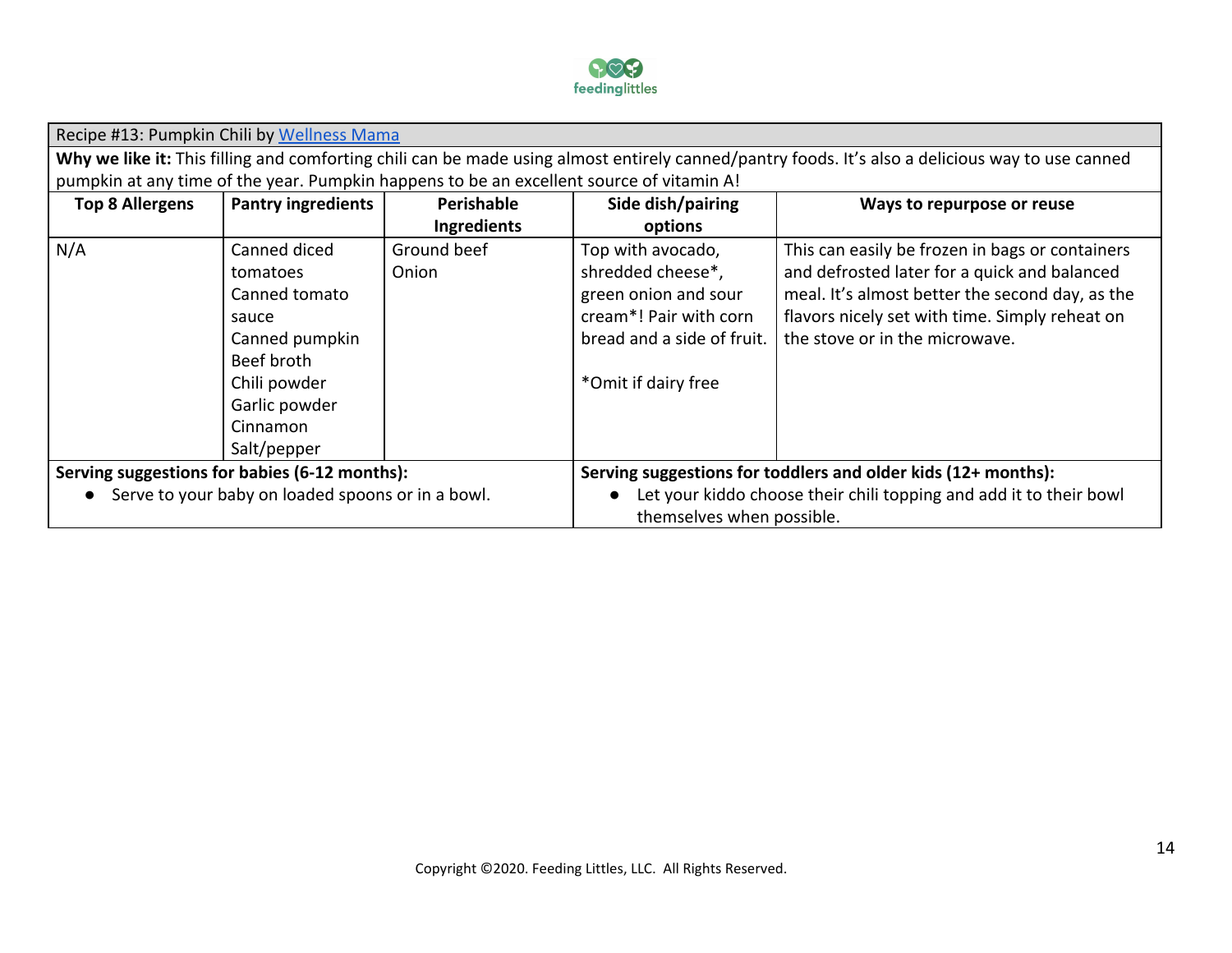

| Recipe #14: Sheet Pan Salmon by Damn Delicious                                                                                                |                                             |                                                                 |                                                                |                                                                   |  |
|-----------------------------------------------------------------------------------------------------------------------------------------------|---------------------------------------------|-----------------------------------------------------------------|----------------------------------------------------------------|-------------------------------------------------------------------|--|
| Why we like it: Kids will love this easy salmon dish and the tasty, buttery glaze it's served with!                                           |                                             |                                                                 |                                                                |                                                                   |  |
| <b>Top 8 Allergens</b>                                                                                                                        | <b>Pantry ingredients</b>                   | Perishable                                                      | Side dish/pairing                                              | Ways to repurpose or reuse                                        |  |
|                                                                                                                                               |                                             | Ingredients                                                     | options                                                        |                                                                   |  |
| Finned fish                                                                                                                                   | Olive oil                                   | Baby red potatoes                                               | No side dish needed,                                           | Chop up the salmon and mix it into a salmon                       |  |
| Dairy (can be                                                                                                                                 | Brown sugar                                 | Salmon                                                          | since this is a complete                                       | salad that is perfect for lunch:                                  |  |
| subbed with                                                                                                                                   | Dried oregano                               | Green beans                                                     | meal!                                                          | Mediterranean salmon salad: olive oil, lemon,                     |  |
| dairy-free butter                                                                                                                             | Dried thyme                                 | Garlic                                                          |                                                                | capers or olives, sun dried tomato, salt and                      |  |
| alternative)                                                                                                                                  | Dried rosemary                              | Fresh parsley (or dried)                                        |                                                                | pepper                                                            |  |
|                                                                                                                                               | Salt/pepper                                 | <b>Butter</b>                                                   |                                                                | Simple salmon salad: mayo, diced onion, lemon,                    |  |
|                                                                                                                                               |                                             | Lemon                                                           |                                                                | salt and pepper                                                   |  |
| Serving suggestions for babies (6-12 months):                                                                                                 |                                             |                                                                 |                                                                | Serving suggestions for toddlers and older kids (12+ months):     |  |
| Serve salmon as strips, red potatoes as wedges and green                                                                                      |                                             |                                                                 |                                                                | Make the food into a pattern on their plate and see if your child |  |
| beans as is.                                                                                                                                  |                                             |                                                                 | can repeat the pattern - "salmon, green bean, potato, repeat." |                                                                   |  |
|                                                                                                                                               | Recipe #15: Copycat Zuppa Toscana by Delish |                                                                 |                                                                |                                                                   |  |
| Why we like it: This soup (which mimics the Olive Garden classic) is packed with nutrients that is sure to please family members of all ages. |                                             |                                                                 |                                                                |                                                                   |  |
| <b>Top 8 Allergens</b>                                                                                                                        | <b>Pantry ingredients</b>                   | Perishable                                                      | Side dish/pairing                                              | Ways to repurpose or reuse                                        |  |
|                                                                                                                                               |                                             | Ingredients                                                     | options                                                        |                                                                   |  |
| Dairy                                                                                                                                         | Chicken broth                               | Italian Sausage                                                 | Serve with bread and a                                         | This soup is a great way to use kale since it does                |  |
|                                                                                                                                               | Salt/pepper                                 | Onion                                                           | side of fruit.                                                 | not wither the way other greens do. Spinach will                  |  |
|                                                                                                                                               |                                             | Garlic                                                          |                                                                | work as well!                                                     |  |
|                                                                                                                                               |                                             | Potatoes                                                        |                                                                |                                                                   |  |
|                                                                                                                                               |                                             | Kale (or spinach)                                               |                                                                |                                                                   |  |
|                                                                                                                                               |                                             | Cream or milk                                                   |                                                                |                                                                   |  |
|                                                                                                                                               |                                             | Parmesan                                                        |                                                                |                                                                   |  |
|                                                                                                                                               |                                             | Bacon                                                           |                                                                |                                                                   |  |
| Serving suggestions for babies (6-12 months):                                                                                                 |                                             |                                                                 | Serving suggestions for toddlers and older kids (6-12 months): |                                                                   |  |
| • Strain and serve to your baby on a loaded fork.                                                                                             |                                             | Cut your bread into strips for dunking and serve soup in a mug. |                                                                |                                                                   |  |
|                                                                                                                                               |                                             |                                                                 | Let your child drink the broth out of a cup using a straw.     |                                                                   |  |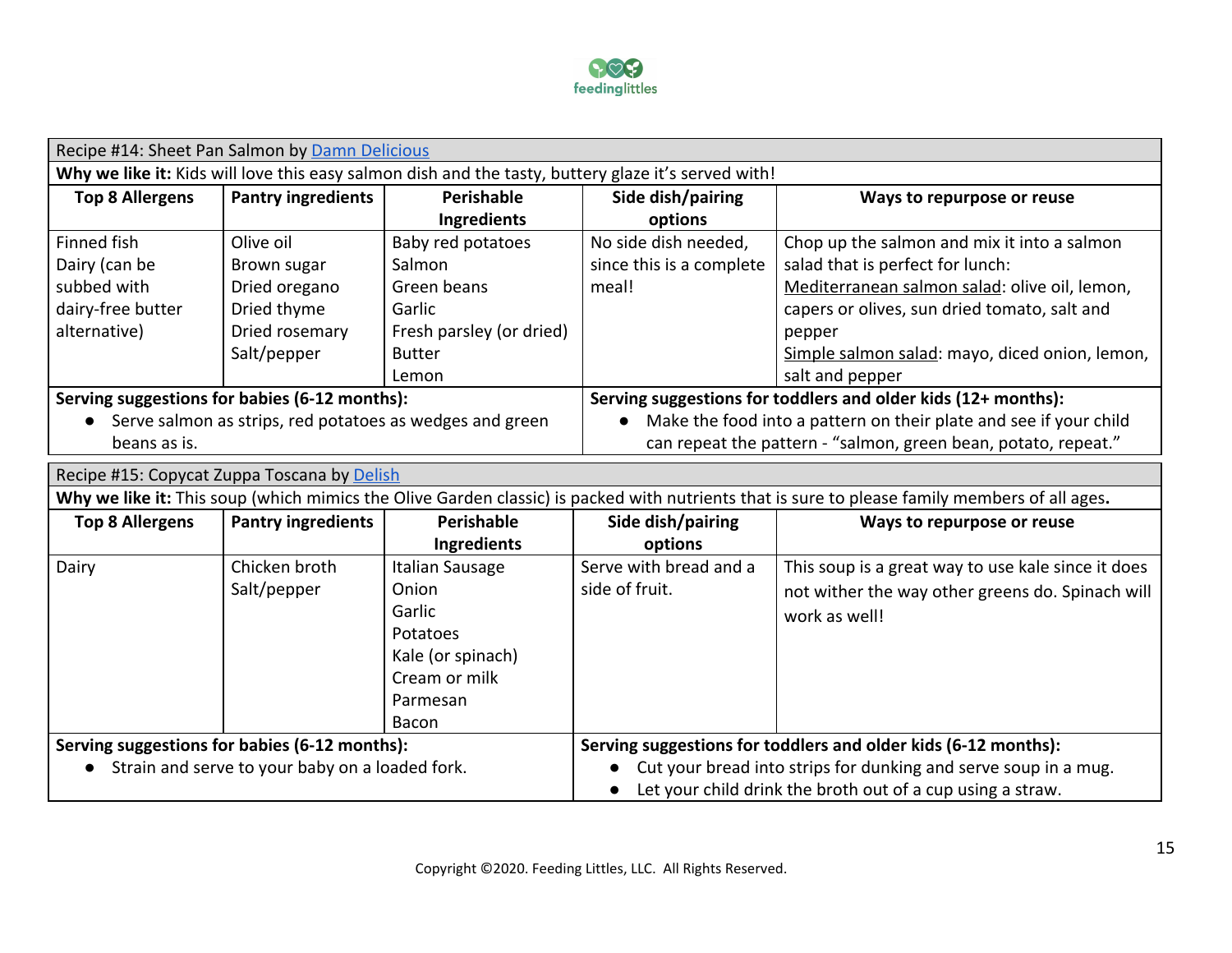

| Recipe #16: One-Pot Hamburger Helper by The Defined Dish                                                                                   |               |                                                                   |                                                                     |                                                  |  |
|--------------------------------------------------------------------------------------------------------------------------------------------|---------------|-------------------------------------------------------------------|---------------------------------------------------------------------|--------------------------------------------------|--|
| Why we like it: This is one of Megan's favorites - it's an easy, nutritious, one-pot meal that can be modified many ways. Add frozen peas, |               |                                                                   |                                                                     |                                                  |  |
| chopped bell pepper, etc. Remove beef and use vegetable broth to make it vegetarian.                                                       |               |                                                                   |                                                                     |                                                  |  |
| <b>Pantry ingredients</b><br>Perishable<br>Side dish/pairing<br><b>Top 8 Allergens</b>                                                     |               |                                                                   |                                                                     | Ways to repurpose or reuse                       |  |
|                                                                                                                                            |               | Ingredients                                                       | options                                                             |                                                  |  |
| Dairy (can sub with                                                                                                                        | Olive oil     | Yellow onion                                                      | Any vegetable will do -                                             | We love modifying this dish! When cooking the    |  |
| dairy-free cheese)                                                                                                                         | Garlic powder | Ground beef                                                       | consider asparagus,                                                 | onions and beef, also add 1 bell pepper or 1 cup |  |
| Wheat (can sub with                                                                                                                        | Paprika       | Milk                                                              | Brussels sprouts or a                                               | of chopped raw mushrooms. Conversely, add        |  |
| pasta alternative)                                                                                                                         | Tomato paste  | Shredded cheese                                                   | Caesar salad.                                                       | frozen peas or frozen chopped carrots when you   |  |
|                                                                                                                                            | Elbow pasta   | Fresh parsley                                                     |                                                                     | pour in the pasta. This recipe reheats well and  |  |
|                                                                                                                                            | Beef broth    | (optional)                                                        |                                                                     | can be frozen, thawed and reheated. Make a       |  |
|                                                                                                                                            | Salt/pepper   |                                                                   |                                                                     | double batch to enjoy later!                     |  |
| Serving suggestions for babies (6-12 months):                                                                                              |               | Serving suggestions for toddlers and older kids (12+ months):     |                                                                     |                                                  |  |
| • Serve as-is to babies. If they struggle to pick it up, load it on                                                                        |               | Some kids struggle with enjoying mixed-texture foods. Pretend the |                                                                     |                                                  |  |
| a fork.                                                                                                                                    |               |                                                                   | beef pieces are dog bones or dinosaur snacks and see if they'll eat |                                                  |  |
|                                                                                                                                            |               | them under their new name.                                        |                                                                     |                                                  |  |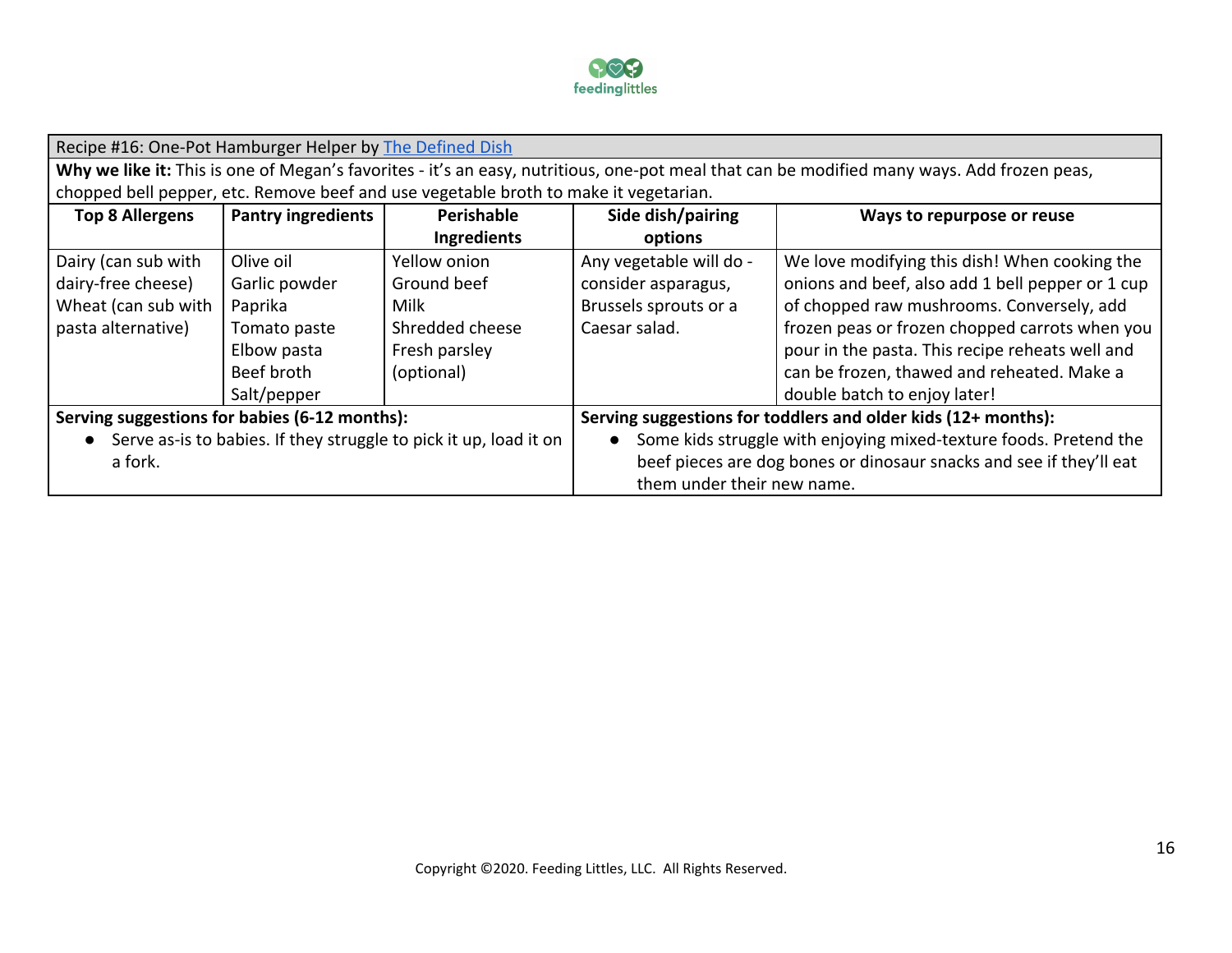

#### *"I Can't Even" Dinner Ideas*

We know that sometimes you just need to get *anything* on the table. On the nights when you "can't even," consider trying some of these ideas. Remember that PBJ, a bowl of cereal, leftovers, cheese + crackers + fruit or takeout work too.

| <b>Meal Idea</b>                                                                                                                                                                                                                                                                              | <b>Top 8 Allergens</b>                                             | <b>Ingredients</b>                                                                                                                                                              | <b>Serving Suggestions for</b><br><b>Babies</b>                        | <b>Serving Suggestions for</b><br><b>Toddlers/Kids</b>                                                                                          |
|-----------------------------------------------------------------------------------------------------------------------------------------------------------------------------------------------------------------------------------------------------------------------------------------------|--------------------------------------------------------------------|---------------------------------------------------------------------------------------------------------------------------------------------------------------------------------|------------------------------------------------------------------------|-------------------------------------------------------------------------------------------------------------------------------------------------|
| <b>Easy pour and cook chicken +</b><br>vegetable + starch (potato,<br>pasta)                                                                                                                                                                                                                  | N/A (unless in<br>the sauce you<br>choose)                         | Chicken breasts or thighs<br>Sauce of choice<br>Veggie side<br>Starch side                                                                                                      | Cut chicken into strips and<br>serve with sides.                       | Cut chicken into strips, smaller<br>pieces or serve whole. Encourage<br>your child to cut it themselves or<br>pick up and eat with their hands. |
| <b>Breakfast for dinner:</b><br><b>Scrambled eggs or veggie</b><br>omelet + toast + fruit<br>(Can also try a veggie frittata)                                                                                                                                                                 | Egg<br>Dairy if using<br>cheese<br>Wheat (sub GF<br>toast or omit) | Eggs<br>Frozen veggies if desired<br>Olive oil or butter to cook<br>veggies in<br>Cheese for omelet<br>Fruit<br><b>Bread</b><br>Toast topping (butter,<br>jelly, peanut butter) | Cut omelet and toast into<br>strips and serve with fruit<br>as strips. | Let your child spread their own<br>toast topping with a butter knife.                                                                           |
| "Jazzed up" boxed mac and<br>cheese + fruit<br>(Simply cook boxed mac<br>noodles as directed. Add<br>frozen peas or other veggie at<br>the end of cooking. Strain.<br>Stir in beans, cheese pack,<br>and butter. Add milk or sub<br>equivalent amount of Greek<br>yogurt for a protein punch. | Wheat (sub GF<br>mac and<br>cheese)<br>Dairy                       | Boxed mac and cheese<br>Frozen peas<br>Canned beans (optional)<br><b>Butter</b><br>Milk or plain Greek yogurt<br>Fruit side                                                     | Serve macaroni on loaded<br>fork if baby can't pick it<br>up.          | Have fun with presentation! Serve<br>the macaroni in a measuring cup,<br>mug or other unique container.                                         |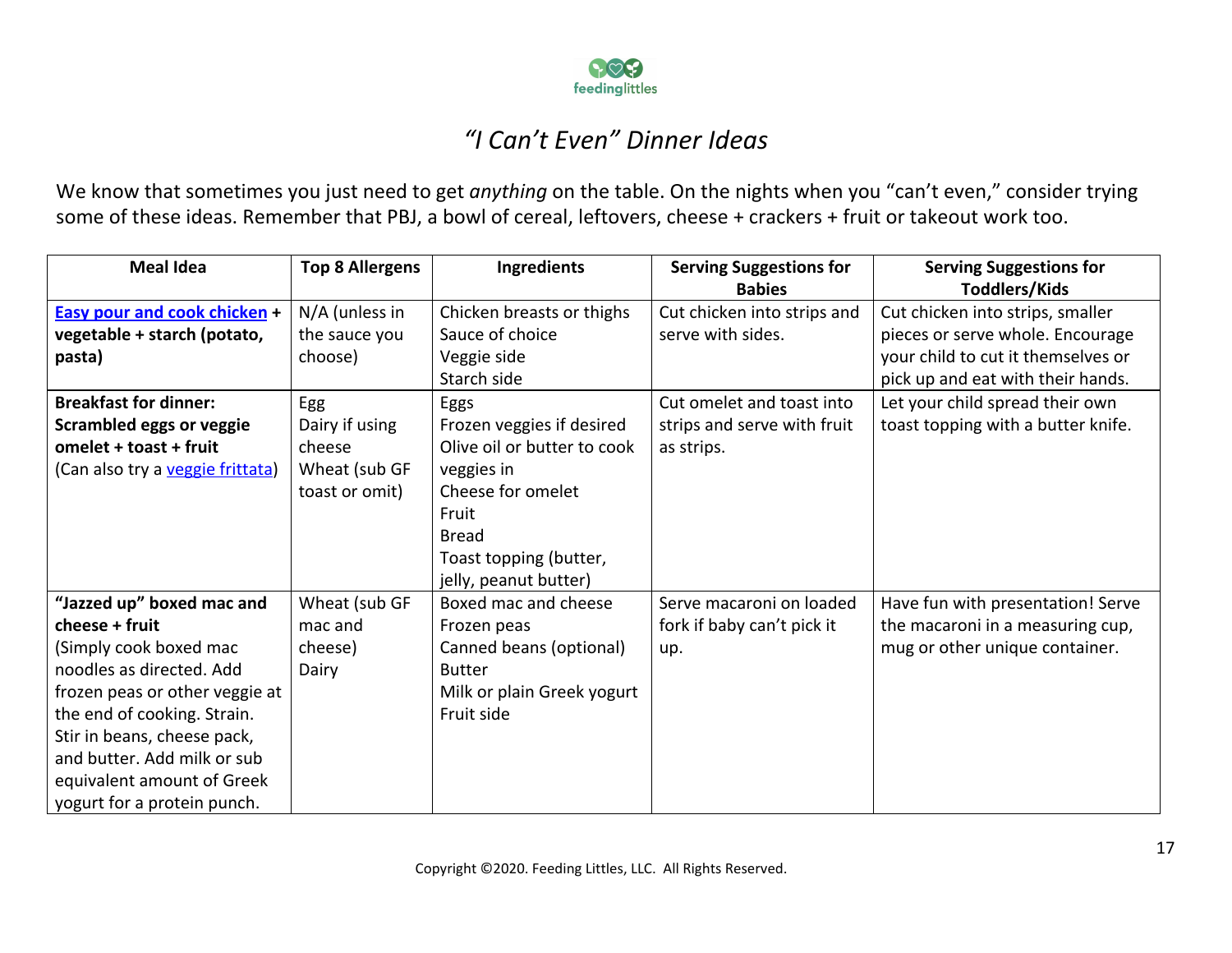

| <b>Meal Idea</b>                                                                                                                                                                                                                               | <b>Top 8 Allergens</b>                                                                                                                              | Ingredients                                                                                                                                                                                                      | <b>Serving Suggestions for</b><br><b>Babies</b>                                                                                                                | <b>Serving Suggestions for</b><br><b>Toddlers/Kids</b>                                                                                                                                                                                  |
|------------------------------------------------------------------------------------------------------------------------------------------------------------------------------------------------------------------------------------------------|-----------------------------------------------------------------------------------------------------------------------------------------------------|------------------------------------------------------------------------------------------------------------------------------------------------------------------------------------------------------------------|----------------------------------------------------------------------------------------------------------------------------------------------------------------|-----------------------------------------------------------------------------------------------------------------------------------------------------------------------------------------------------------------------------------------|
| Burritos or tacos + veggie<br>side (choose your fillings:<br>beans, cheese, rice, leftover<br>cooked veggies or meat,<br>salsa, sour cream, hot sauce,<br>avocado, guacamole)                                                                  | Wheat (sub GF<br>tortilla)<br>Dairy (if using<br>cheese, sour<br>cream)                                                                             | Tortillas (soft or crunchy)<br>Fillings (you choose):<br><b>Beans</b><br>Cheese<br>Rice<br>Cooked veggies, meat<br>Salsa<br>Sour cream<br>Salsa, hot sauce                                                       | Serve deconstructed to<br>baby. Avoid crunchy taco<br>shells until age 4.                                                                                      | Serve deconstructed or as a very<br>small-diameter burrito to<br>reluctant toddlers or kids.<br>Consider letting them build their<br>own burrito or taco. Avoid crunchy<br>taco shells until age 4, as they can<br>be a choking hazard. |
| Frozen pizza or frozen meal +<br>build your own salad                                                                                                                                                                                          | Wheat (sub GF<br>or cauliflower<br>crust)<br>Dairy (sub<br>dairy-free<br>frozen pizza)<br>Nuts if using on<br>salad<br>Check label for<br>allergens | Avocado, guacamole<br>Frozen pizza or frozen<br>meal<br>Salad greens<br>Salad veggies (tomato,<br>cucumber)<br>Avocado, cheese, chopped<br>nuts or other salad garnish<br>Salad dressing or olive<br>oil/vinegar | Serve pizza or frozen meal<br>as strips. Lettuce is hard<br>for babies, but consider<br>offering safe toppings<br>(quartered cherry tomato,<br>avocado wedge). | Consider adding a pizza dipping<br>sauce like marinara sauce or ranch<br>for a reluctant eater. Help your<br>child build a salad with their<br>favorite toppings.                                                                       |
| Simple stir-fry<br>Cook frozen shrimp in<br>sesame oil or other available<br>oil; add frozen or fresh<br>stir-fry veggies (bell pepper,<br>onions, snap peas) and cook<br>through. Add bottled teriyaki<br>sauce and heat. Serve with<br>rice. | Soy (depending<br>on sauce)                                                                                                                         | Frozen shrimp (can sub<br>chicken or pork, just cook<br>through)<br>Frozen stir-fry veggies (or<br>use fresh)<br>Teriyaki sauce                                                                                  | If possible, remove baby's<br>portion before adding<br>Teriyaki sauce to the pan<br>and serve as strips as long<br>as the pieces are soft.                     | Experiment with chopsticks if you<br>have them available! Kids love to<br>figure them out very young.                                                                                                                                   |